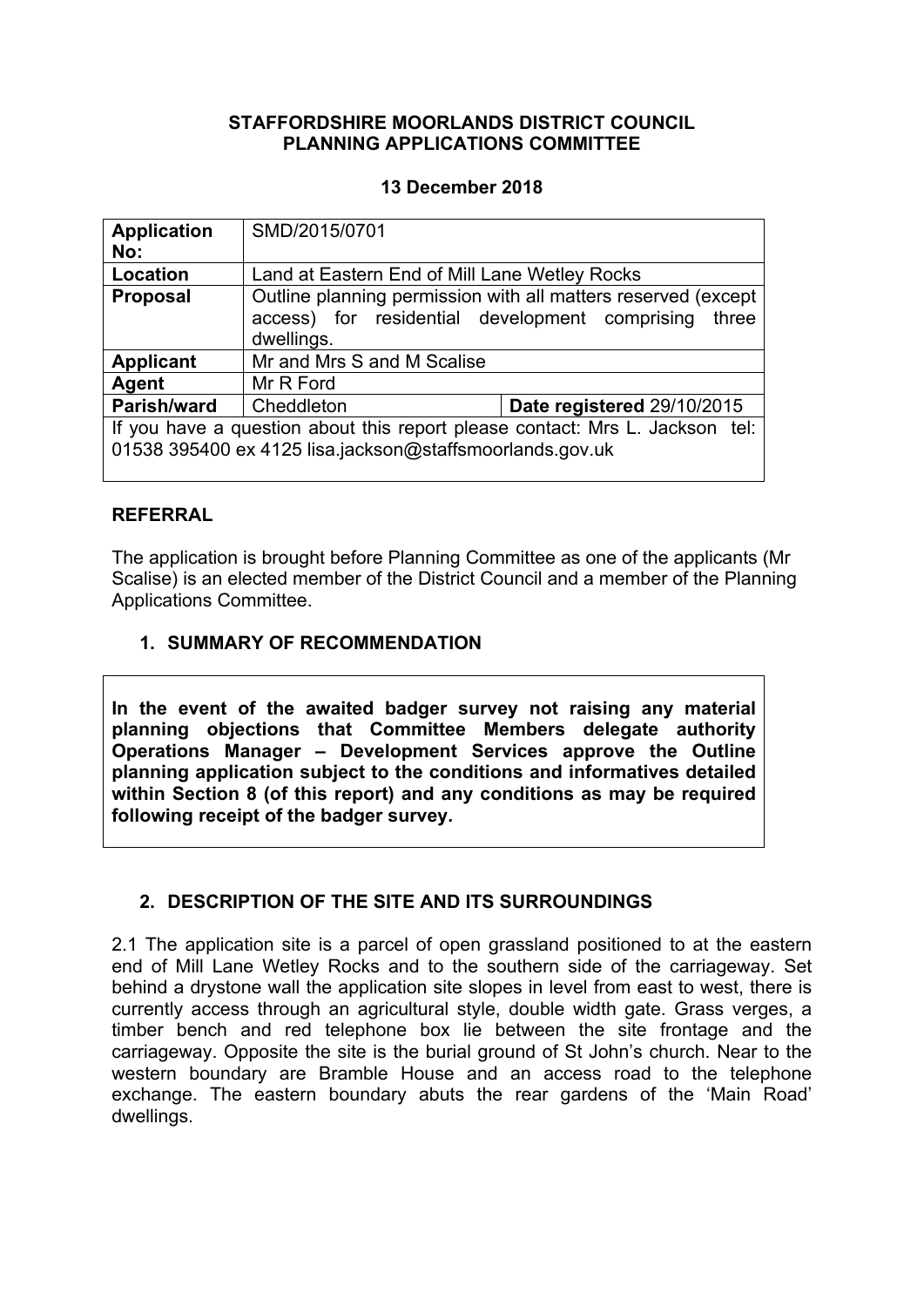# **3. DESCRIPTION OF THE PROPOSAL**

3.1 This is an outline application with all matters reserved (except access) for the residential development of three dwellings. The applicant has submitted a plan to show two site accesses, one access to serve a single dwelling and the second to serve the remaining two properties and allow access to the field behind the development site. An illustrative plan also shows the possible layout of the three dwellings including their footprints, parking and external amenity spaces and the intention of hedge laying to the rear of the site to divide the residential properties off from the remaining section of the field.

3.2 The application is accompanied by a Design and Access Statement and a Preliminary Ecological Appraisal. The Planning Agent has informed officer's that a badger survey is to be submitted.

3.3 The application, the details attached to it, including plans, documents and consultation responses can be found on the council's website at:-

[http://publicaccess.staffsmoorlands.gov.uk/portal/servlets/ApplicationSearchServlet?](http://publicaccess.staffsmoorlands.gov.uk/portal/servlets/ApplicationSearchServlet?PKID=90994) [PKID=90994](http://publicaccess.staffsmoorlands.gov.uk/portal/servlets/ApplicationSearchServlet?PKID=90994)

# **4. RELEVANT PLANNING HISTORY**

86/00442/OLDDC Aged persons housing on two sites. Refused.

# **5. PLANNING POLICIES RELEVANT TO THE DECISION**

5.1 The Development Plan comprises of:

- Saved Local Plan Proposals Map / Settlement Boundaries (adopted 1998).
- Core Strategy Development Plan Document (adopted March 2014)

### Staffordshire Moorlands Local Plan (1998)

5.2 Development boundaries within the 1998 Adopted Local Plan are still in force until such time as they are reviewed and adopted through the site allocations process.

### Adopted Staffordshire Moorlands Core Strategy DPD (26<sup>th</sup> March 2014)

5.3 The following Core Strategy policies are relevant to the application:-

- **SS1** Development Principles
- **SS1a Presumption in Favour of Sustainable Development**
- **SS6** Rural Areas
- **SS6a Larger Villages Area Strategy**
- **SS6c Other Rural Areas Area Strategy**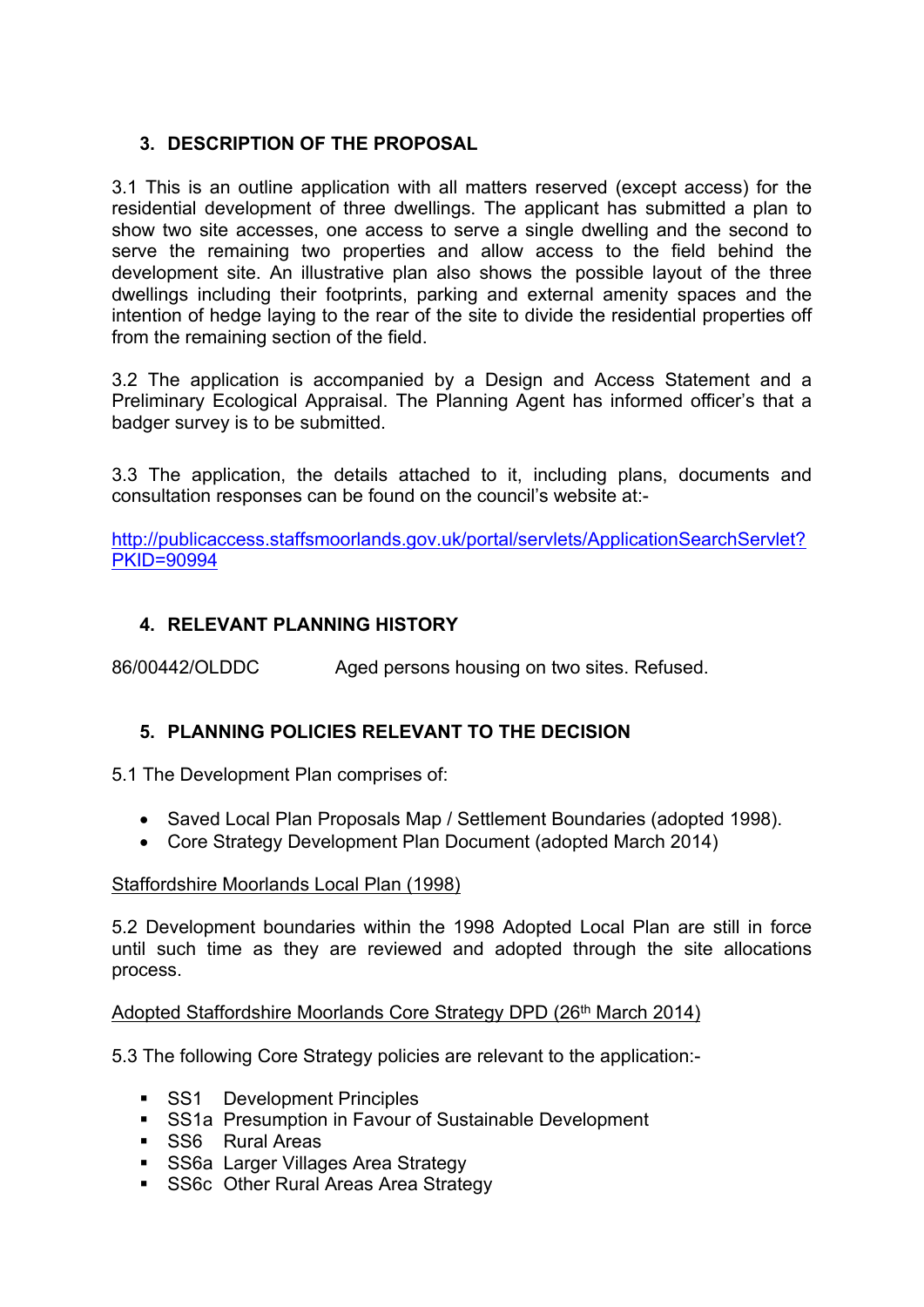- SD1 Sustainable Use of Resources
- SD4 Pollution and Flood Risk.
- **H1** New Housing Development
- DC1 Design Considerations
- **DC2** The Historic Environment
- **DC3** Landscape and Settlement Setting
- R1 Rural Diversification
- R2 Rural Housing
- NE1 Biodiversity and Geological Resources
- T1 Development and Sustainable Transport
- T2 Other Sustainable Transport Measures

### Supplementary Planning Guidance

- 1. Space About Dwellings.
- 2. Design Principles for Development in the Staffordshire Moorlands. New Dwellings and Extensions to Dwellings.

### Supplementary Planning Document

1. Staffordshire Moorlands Design Guide.

### **Local Plan Process**

### National Policy Guidance

Paragraph 48 of the newly adopted NPPF states that:

"…decision-takers may also give weight to relevant policies in emerging plans according to:

- the stage of preparation of the emerging plan (the more advanced the preparation, the greater the weight that may be given);
- the extent to which there are unresolved objections to relevant policies (the less significant the unresolved objections, the greater the weight that may be given); and
- the degree of consistency of the relevant policies in the emerging plan to the policies in this Framework (the closer the policies in the emerging plan to the policies in the Framework, the greater the weight that may be given).

### Local Plan process

The Council agreed to publish the Local Plan Submission Version for representations in February 2018. At this point, the Council agreed that the Local Plan was "sound". Formal representations were then invited from residents, businesses and other stakeholders to provide them with the opportunity to support or challenge the soundness or legal compliance of the Local Plan. This stage in the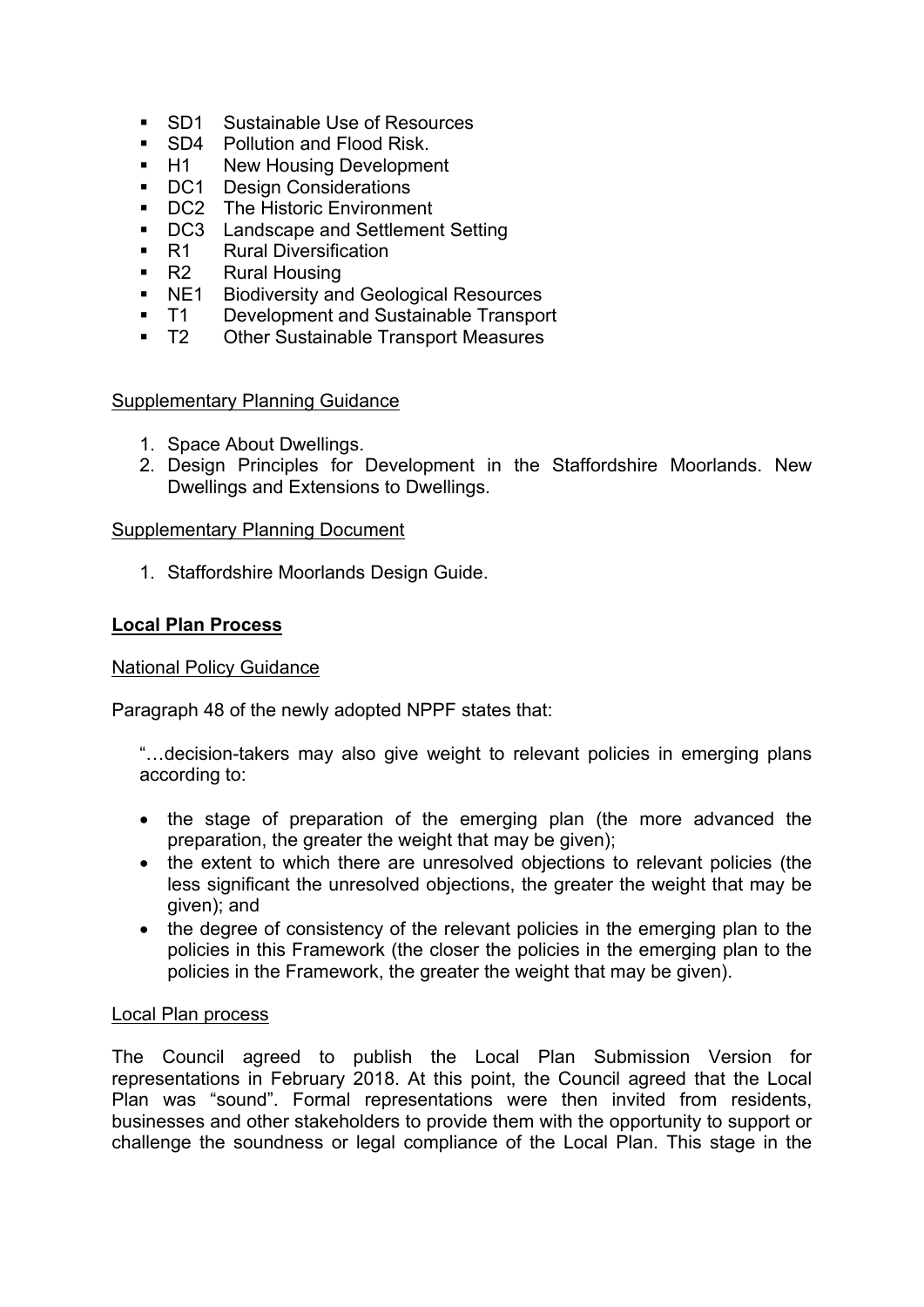process followed three previous public consultations since 2015 which had informed the preparation of the Local Plan alongside a comprehensive evidence base.

In June 2018, the Council subsequently agreed to submit the Local Plan Submission Version to the Secretary of State for examination. An examination in public has now taken place in order to determine whether the Local Plan is sound and legally compliant. Subject to the findings of the appointed inspector, the Local Plan is expected to be adopted in the Spring of 2019. At his point, it will supersede the adopted Core Strategy and become part of the statutory development plan for the District.

In this context, the Council's position on the weight to be given to the policies contained in the Local Plan Submission Version in terms of the three criteria set out in Paragraph 48 of the NPPF is as follows:

- The stage of preparation the Local Plan is now at an advanced stage of preparation as the Council has submitted it to the SoS for examination
- The extent to which there are unresolved objections to relevant policies this varies depending on the policy in question.
- The degree of consistency of policies with the NPPF given that the Council has submitted a Local Plan that it considers to be sound, all policies are deemed to be consistent with the NPPF.

### Emerging Policies

The following policies (including their weighting) are considered to be relevant to this application:

- SS1 Development Principles (Moderate)
- SS1a Presumption in Favour of Sustainable Development (Significant)
- SS4 Strategic Housing and Employment Land Supply (Limited)
- SS8 Larger Villages Areas Strategy (Limited)
- SS10 Other Rural Areas Strategy (Limited)
- SD1 Sustainable Use of Resources (Limited)
- SD4 Pollution and Water Quality (Significant)
- SD5 Flood Risk (Significant)
- H1 New Housing Development (Limited)
- DC1 Design Considerations (Moderate)
- DC2 The Historic Environment (Significant)
- DC3 Landscape and Settlement Setting (Significant)
- NE1 Biodiversity and Geological Resources (Moderate)
- T1 Development and Sustainable Transport (Moderate)
- T2 Other Sustainable Transport Measures (Moderate)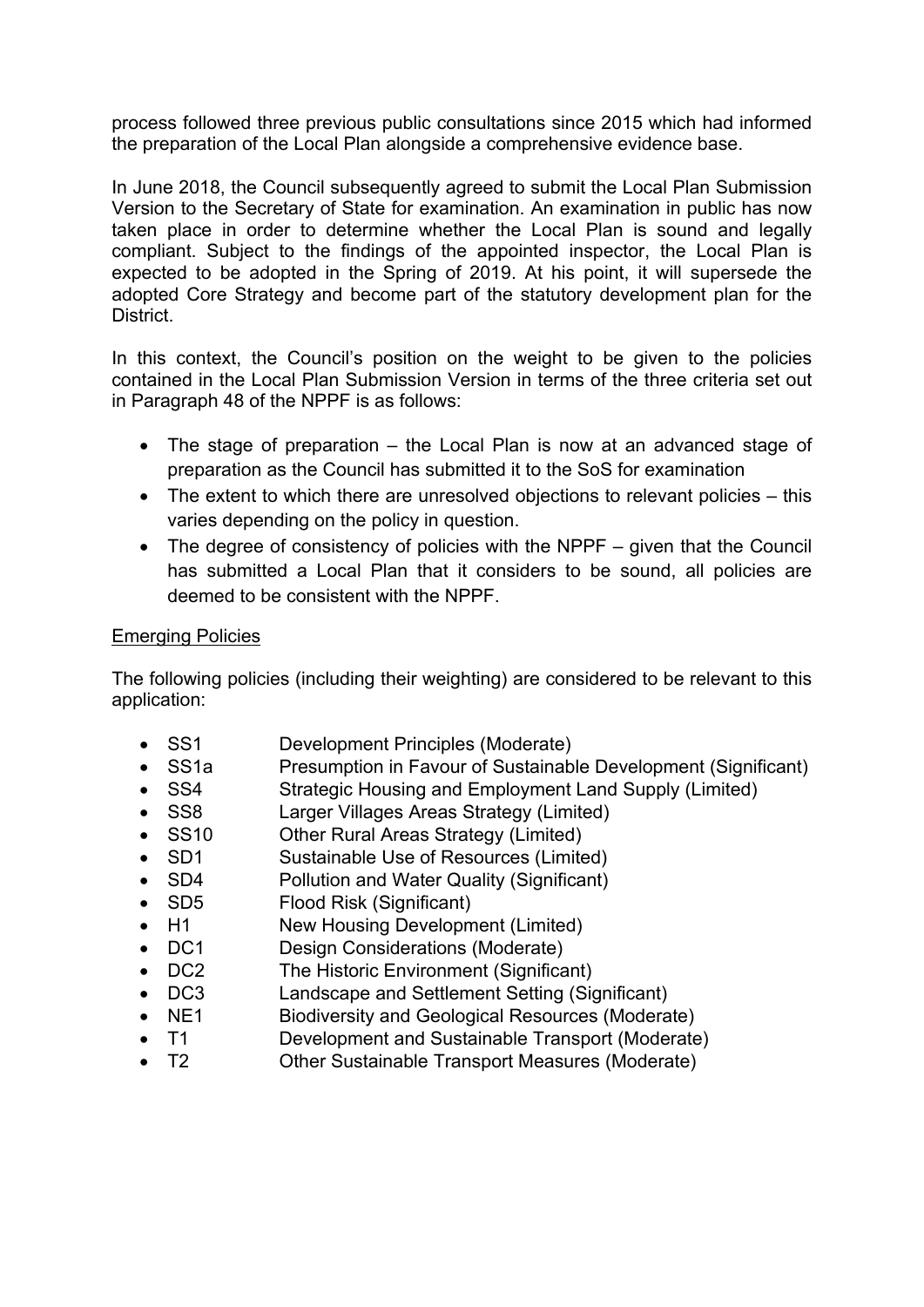### National Planning Policy Framework

Including sections;

- 1: Introduction.
- 2: Achieving sustainable development.
- 4: Decision-making.
- 5: delivering a sufficient supply of homes.
- 6: Building a strong, competitive economy.
- 9: Promoting sustainable transport.
- 11: Making effective use of land
- 12: Achieving well-designed places
- 13: Protecting Green Belt land.<br>15: Conserving and enhancing
- Conserving and enhancing the natural environment.
- 16: Conserving and enhancing the historic environment.

National Planning Policy Guidance

### **6. CONSULTATIONS CARRIED OUT**

| <b>Neighbour Notification:</b> | Expiry date 22 <sup>nd</sup> October 2018. |
|--------------------------------|--------------------------------------------|
| Site Notice:                   | Expiry date 1 <sup>st</sup> November 2018. |

**Cheddleton Parish Council:** No representations received in response to the amended plans for three dwellings. The Parish Council did however comment on the application when six dwellings were proposed. The Parish objected to the application on the basis of Green Belt, access and highways issues and requested that the application be considered by the Planning Applications Committee.

**Highways Officer (SCC):** No objections to the application on highways grounds subject to conditions and informative notes to be added to the decision notice in the event that Outline planning permission is approved.

**Regeneration Officer/Regeneration (SMDC):** No representations received.

**Environmental Health (SMDC):** No objections subject to conditions and informatives / advisory notes.

**Severn Trent Water:** As the proposal has minimal impact on the public sewerage system there are no objections to the proposals and no drainage condition is required.

**Conservation Officer (SMDC):** The site is not near to any heritage asset. The Listed church is quite some distance down the road.

**Ecology (SMDC)**: An up to date badger survey is required. The survey cannot be conditioned as a pre-commencement condition.

**Operational Services (SMDC):** No representations received.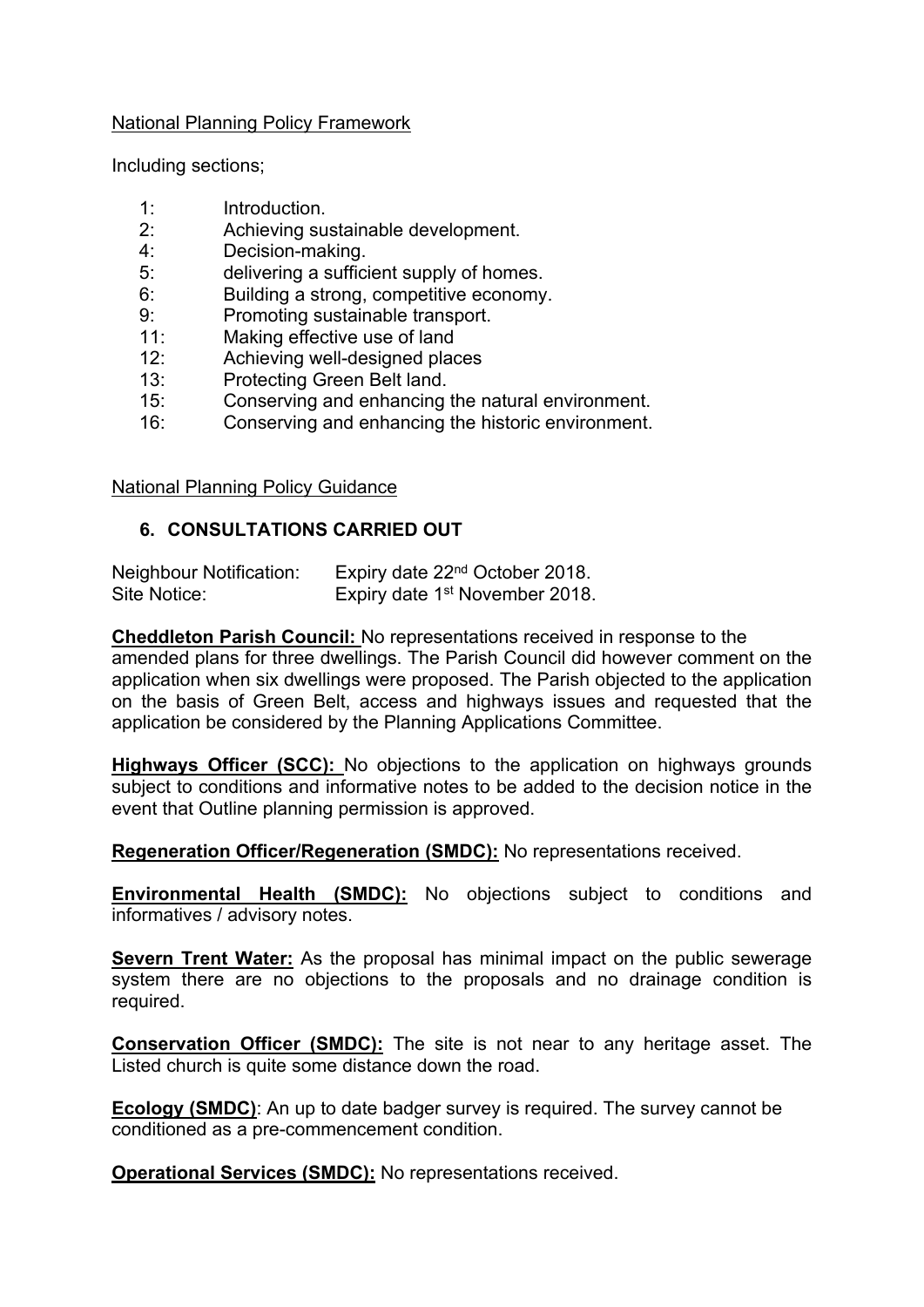**Trees and Woodland officer (SMDC):** No objections to the amended plans for three dwellings. No temporary tree protection conditions are necessary. Landscaping is a reserved matter but recommend that an informative is added to the decision notice (in the event of an approval) advising that a comprehensive and specified landscaping scheme would be required.

**Coal Authority:** The application site does not fall within the defined Development High Risk Area and is instead located within the defined Low Risk Area. This means that there is no requirement under the risk-based approach that has been agreed with the Local Planning Authority for a Coal Mining Risk Assessment to be submitted or for The Coal Authority to be consulted.

### Neighbour Notification

The original application submission sought Outline planning consent with all matters reserved (except access) for six residential dwellings. The publicity for the six dwelling application generated 13 objection letters and 2 support letters. The consultation comments are as follows;

#### **Objections**

- The site entrance has previously been refused as it was considered to be too dangerous:
- Volume of traffic will increase considerably around school start and finish times;
- No proposals to improve village infrastructure; there is no shop and school is oversubscribed;
- Visibility splay will reduce the amount of roadside parking on Mill Lane. Many residents of Main Road and The Bunting have nowhere else to park;
- 12 parking spaces is barely enough for the residents of the new houses;
- Affordable housing does not include 3 and 4 bed properties;
- Should develop brownfield sites first which are generally close to a good range of facilities:
- One more green field site which would be lost destroying the character of the village;
- Green Belt land should only be built on in exceptional circumstances;
- There will be an access into an adjacent field which will attract a further application for development;
- Housing has already been permitted on agricultural land in an area of Outstanding Natural Beauty;
- Concern over unrestricted development within the village;
- Incremental applications for housing;
- Is the development site where the proposed by-pass would be constructed?
- The Mill Lane and Main Road junction is already dangerous;
- School traffic small children walking past the site twice a day;
- Congestion eg utilities/deliveries;
- Mill Lane cannot accommodate increased traffic;
- Occupants of new properties will be able to see into neighbouring houses;
- Some houses have been on the market for over 12 months: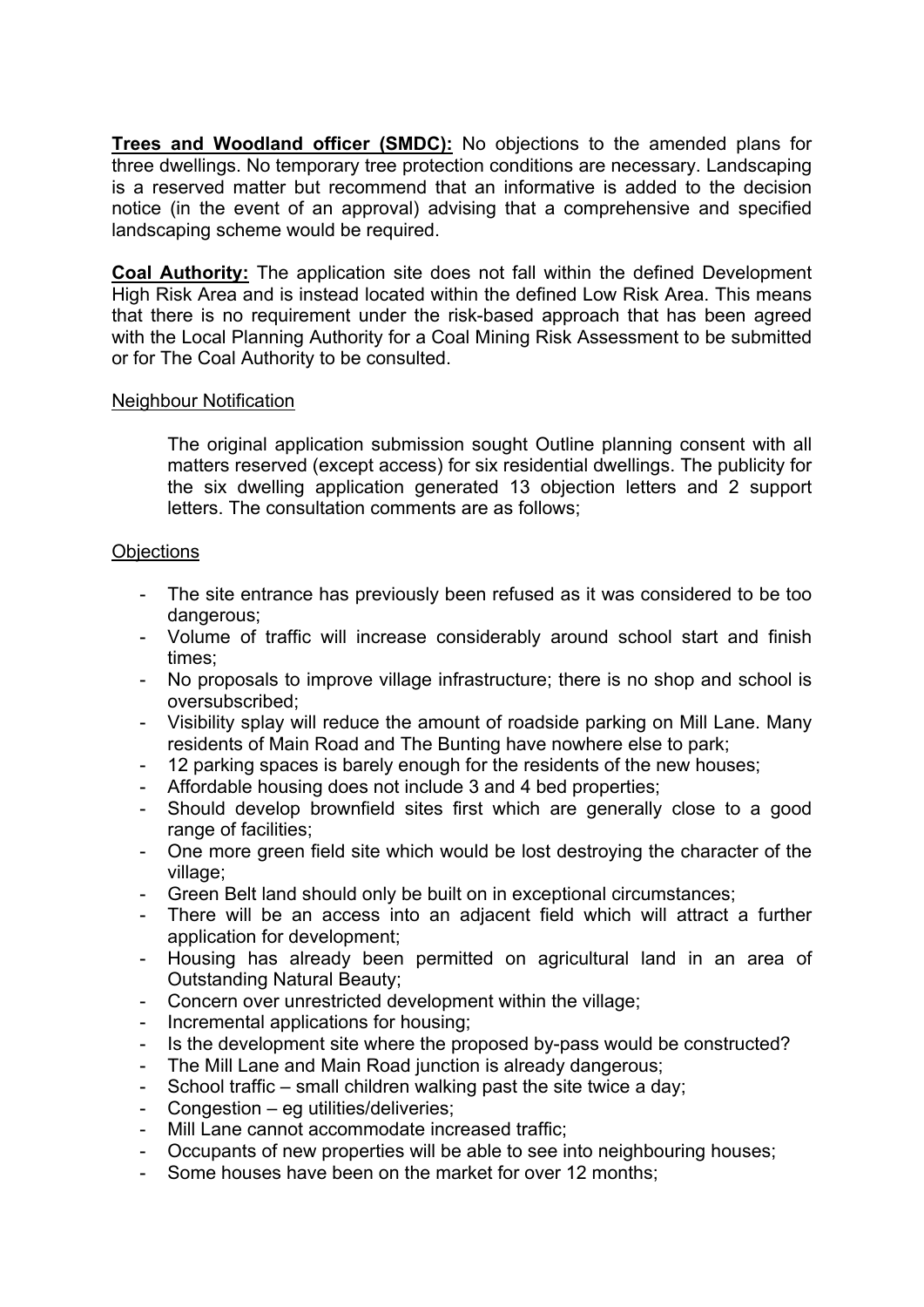- Questionable content of the Ecology report;
- Not all residents are aware of the new plans;

# **Support**

- The field is infill;
- Parking area will benefit the lane;
- People are unable to get on the housing ladder;
- Not building enough housing for future generations; need more housing;
- No known traffic incidents on this lane;

The application now seeks outline planning consent with all matters reserved (except access) for three dwellings. As a result of receiving the new information a second round of consultations has been undertaken. Four representations have been received with comments as follows;

### **Objections**

- Great concerns over highway safety, adding more traffic to an already chaotic situation is madness;
- High volume of traffic, roads used by heavy vehicles mounting pavements,
- Mill Lane used as a rat-run;
- Mill Lane is more dangerous as the speed humps have been removed;
- Junction of Mill Lane and Main Road is dangerous;
- Access has already been refused for property at the corner of Mill Lane and Main Road.
- Mill Lane used by families walking to school and lollipop lady has been removed;
- No major building work should occur until Mill Lane and Main Road safety issues have been resolved;
- Congestion caused by construction vehicles;
- Where will residents who use this stretch of road park/not enough parking spaces for the residents of Wetley Rocks;
- Green Belt land should not be built on;
- Could be the start of excessive building in the village; will destroy the character of the village;
- Housing has already been permitted on agricultural land in the area which will continue to erode the feel of the area;
- How will dust be contained?;
- Noise in the village from traffic is horrendous;
- Noise pollution and mess on the site;
- Development will reduce the ecological diversity of the site;
- Development will increase waterlogging in the area;
- There are already vacant properties in the area;

# **7. OFFICER COMMENT, PLANNING BALANCE AND CONCLUSION**

7.1 As with all applications, the Local Planning Authority is required to determine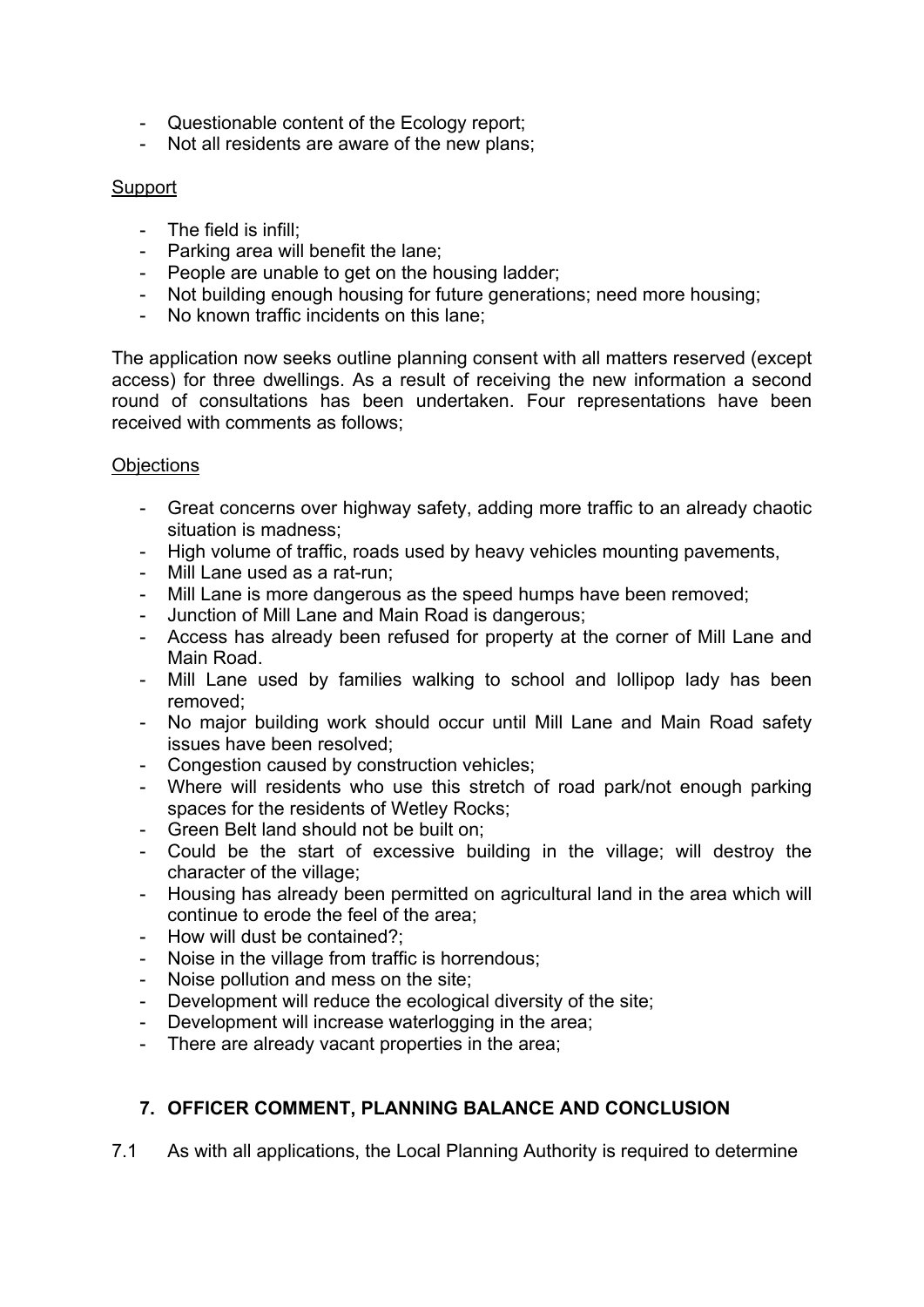this application in accordance with the Development plan, unless there are material circumstances which indicate otherwise and in determining these applications, it shall have regard to the provisions of the Development Plan, in so far as material to the application and to any other material considerations.

- 7.2 Core Strategy Policy SS1a establishes a 'Presumption in Favour of Sustainable Development' in line with the National Planning Policy (herein referred to as the NPPF) where: (1) planning applications that accord with policies within the Core Strategy will be approved without delay and (2) where there are no relevant policies or they are out of date, the Council will grant planning permission unless material considerations indicate otherwise considering:-
	- I. Any adverse impacts of granting permission would significantly and demonstrably outweigh the benefits, when assessed against the policies in the NPPF taken as a whole, or,
	- II. Specific policies in within the NPPF indicate that development should be restricted.
- 7.3 It is acknowledged that the council cannot demonstrate a five year supply of deliverable housing land and as of 31st March 2018 the figure was 1.8 years.
- 7.4 Section 18 of the NPPF (2018) is relevant due to the site's Green Belt location. Paragraph 134 identifies the 5 purposes of the Green Belt. Paragraph 143 states that 'Inappropriate development is, by definition, harmful to the Green Belt and should not be approved except in very special circumstances.' Paragraph 144 identifies that very special circumstances will not exist unless the potential harm to the Green Belt by reason of inappropriateness and any other harm is clearly outweighed by other considerations.
- 7.5 NPPF paragraph 145 specifies that the Local Planning Authority should regard the construction of new buildings as inappropriate in the Green Belt, exceptions being;
	- Buildings for agriculture and forestry;
	- Provision of appropriate facilities for outdoor sport and recreation;
	- Extension/alteration of a building providing that there are no disproportionate extensions;
	- Replacement buildings (same use and not materially larger);
	- Limited infilling in villages;
	- Limited affordable housing for local community needs; and
	- Limited infilling or the partial/complete redevelopment of previously developed land which would not have a greater impact on the openness of the Green belt than the existing development or not cause substantial harm to the openness of the Green Belt.
- 7.6 Core Strategy policy SS6a identifies Wetley Rocks as a larger village. Within larger villages the provision for the bulk of local housing need for rural areas will be met. SS6a further details that development on land outside the built-up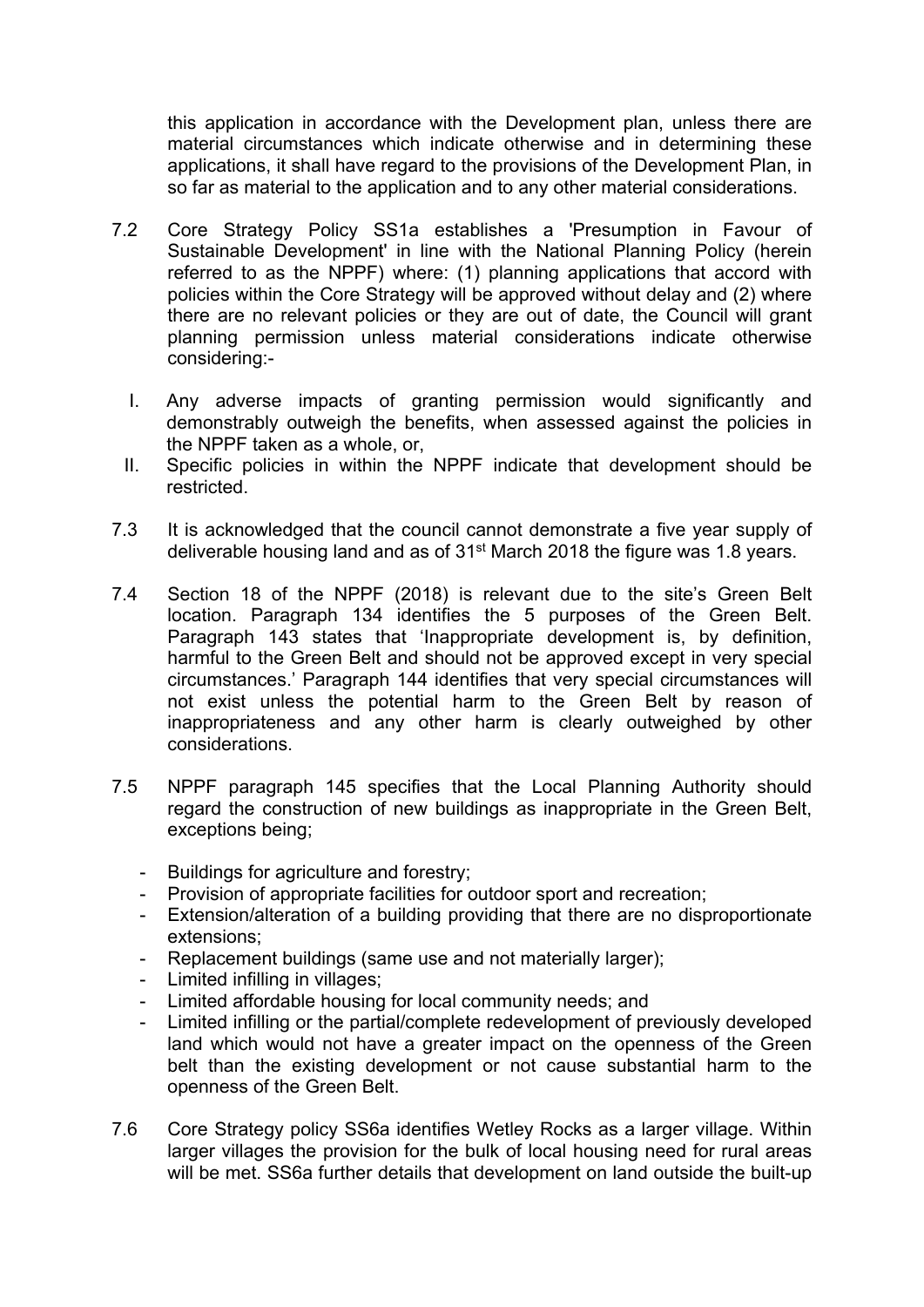area will only be of a small and restricted scale and on sites which relate well to the built-up area. This is a green field site within the Green Belt; it is not technically within the identified development boundary of Wetley Rocks. The settlement boundary runs to the rear boundaries of the Main Road fronting dwellings. All of Mill Lane is within the Green Belt however it cannot really be argued that the site does not form part of the village; it is physically and visually connected. Although the site constitutes an undeveloped gap, its location means that is very much seen as forming part of the settlement given the close proximity to community facilities such as the church, school, village hall, Morrison's shop (including post office), filling station and public house. The proximity of surrounding residential properties further connects the application site with its village environment. The site is not within an unsustainable location and nor can it be described as remote.

7.7 It is clear that the scheme does not relate to the majority of the Green Belt exceptions as listed above within paragraph 7.5 of this report however as detailed within paragraph 7.6 above it is acknowledged that the application site could be classed as limited infilling within a village due to its physical links and visual relationship to surrounding development. The Core Strategy does not provide any definition of 'limited infilling' however the dictionary definition of limited includes phrasing such as 'restricted in size, amount, extent, few, small or short.' Infilling implies the development of a site that is between existing buildings and that is the case here. The application has been reduced in terms of its scale. An application which once proposed the erection of six dwellings in a cul-de-sac arrangement projecting further back into the field now proposes the erection of three dwellings, in linear form, within an infill plot and having similar curtilage sizes to the neighbouring detached dwellings. Whilst the application only seeks approval of matters of access the illustrative plan clearly shows that three dwellings could be accommodated on the site sitting within plot sizes akin to Bramble House and Inglenook to the west. It is also noted that the applicant has reduced the red edge outline bringing the rear boundary in line with the rear garden areas of Bramble House and Inglenook.

### Highways

7.8 Approval of access is sought at this stage with the plans identifying two points of vehicular access off Mill Lane. The plan shows that one of the accesses would serve a single dwelling whilst the other would serve the remaining two dwellings as well as providing a link to the fields further to the south, behind the application site. The County Highways officer has visited the site upon receipt of the amended plans and raises no objections to the application subject to the imposition of conditions and informative notes. Recommended conditions include those relating to Reserved Matters details such as layout, parking/turning areas, surfacing materials, surface drainage, visibility splays and dropped kerbs. The County Highways officer has also requested the relocation of the telephone box and timber bench in the interests of securing adequate visibility splays and it is likely that third party consents would be required for this. The illustrative plan shows that the plots are large enough to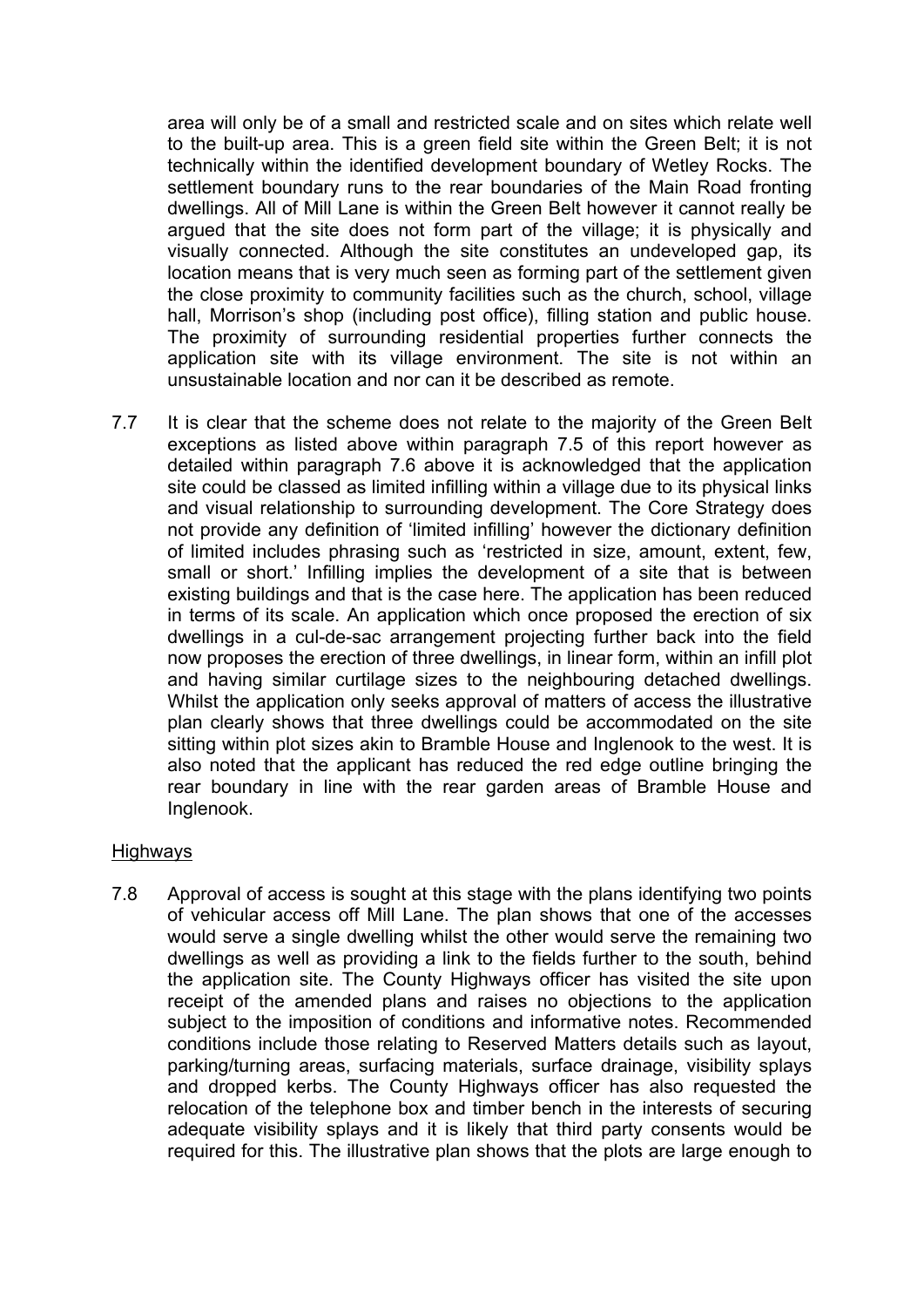accommodate off road parking/turning and the indicative dwelling footprints show that there is space to accommodate garages if required.

7.9 It is noted that many of the letters of representation raise objections to the application in terms of traffic generation, highway safety and parking. Whilst the proposal would increase the number of vehicles using Mill Lane it is not considered that the usage increase associated with three dwellings would be so significant so as to justify refusal of the application. The loss of on street parking has been raised as an objection but again County Highways have not objected to the scheme. It is noted that only one additional access would be created and therefore some an street parking would remain. Paragraph 109 (NPPF) clearly states that 'development should only be prevented or refused on highways grounds if there would be an unacceptable impact on highway safety, or the residual cumulative impacts on the road network would be severe.' As the County Highways officer has not raised any objections to the development it is not considered that these matters would constitute a sound objection or defence at appeal. Parking can be provided for within the application site (as is evidenced by the illustrative plan). For the above reasons it is considered that the proposal is acceptable on highway safety grounds and would not have an adverse impact on the surrounding road network.

### Amenity (including contamination, noise and nuisance)

- 7.10 The council's Environmental Health (E.H) officers have not raised any objections to the residential development of this site and confirm that there are no historic contaminative uses. Nevertheless E.H officers recognise that the site has been open and may have been subject to historic accumulations of unknown material, an unexpected contamination condition is recommended as a precaution. It is acknowledged that there is no information in regards to noise impacts from the main highway running through Wetley Rocks, the 'Main Road' or from any telephone exchange operations, as such a sound insulation condition is recommended. The proposed development is close to existing properties so care needs to be taken during the construction phase to ensure these activities do not cause unreasonable disruption to the neighbour's enjoyment of their properties, this can also be controlled by a suitably worded condition.
- 7.11 The amenity of existing and future residents is a material planning consideration. Although the application is in Outline form only the illustrative layout plan clearly demonstrates that three dwellings could be accommodated within the site which can provide satisfactory amenity standards in accordance with the Space About Dwellings SPG. Not only do the plans show that the required external amenity spaces can be achieved, they also show that the dwellings could be built following a similar building line to the adjacent Mill Lane development and arranged in such as way as to prevent any overlooking of principal windows (either within the new build dwellings or existing surrounding development). The finer layout and design (including materials) details are matters which are reserved for later consideration.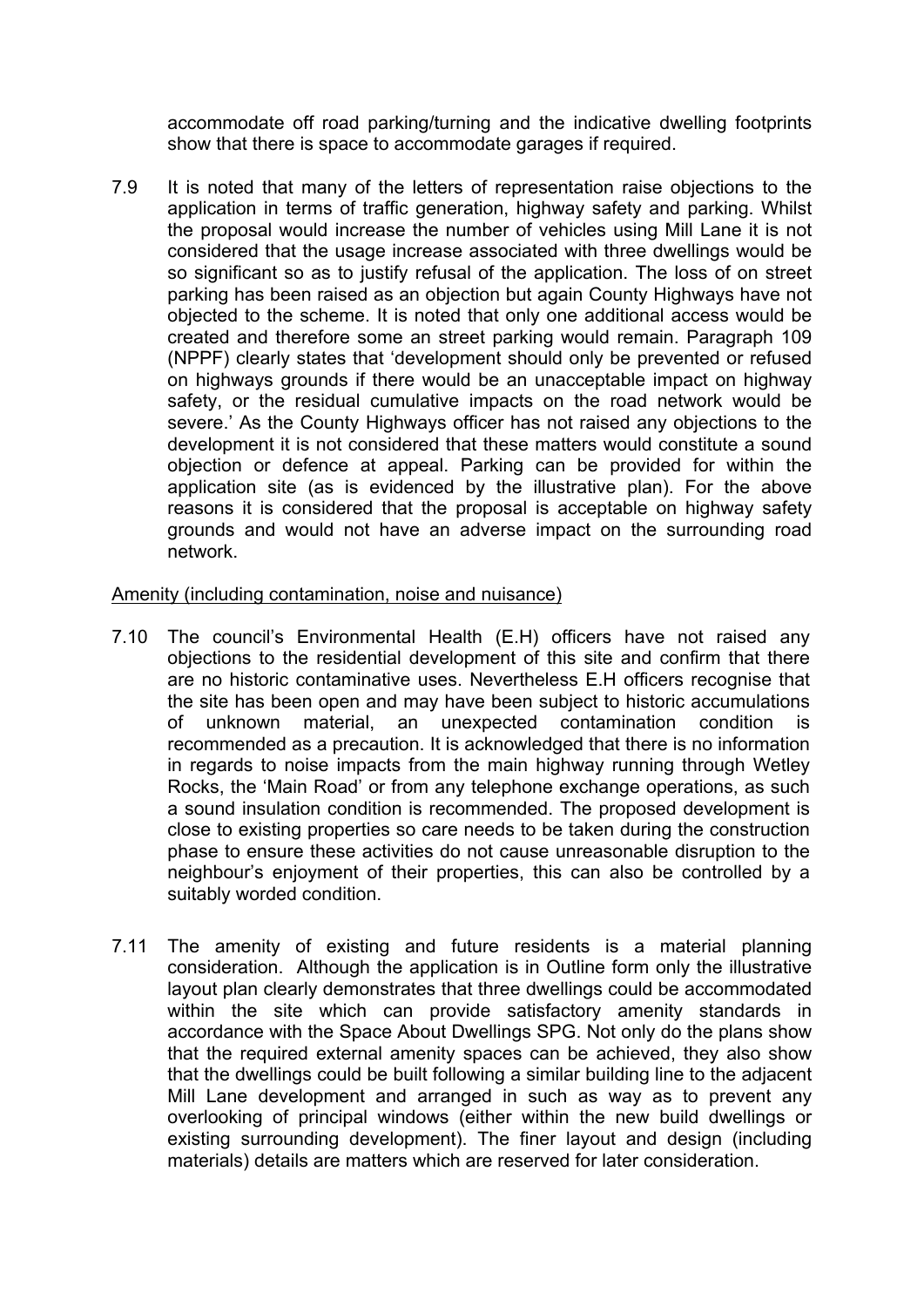## Drainage

7.12 The application form confirms that foul sewage would be disposed of by a mains sewer. Severn Trent Water states there are no objections to the application as well as confirming they have no requirement for any drainage conditions.

### Trees, Ecology, Landscape and Visual Impact (including Heritage),

- 7.13 The application site currently consists of an undeveloped parcel of agricultural land; there are no protected trees on the site and therefore no temporary tree protection conditions would be necessary. The council's Arboricultural officer has assessed the scheme commenting that the revised plan for three dwellings is more advantageous over the six dwelling scheme in terms of offering landscaping potential and securing a better relationship with the retained open field to the south (beyond the red edge boundary). New hedgerows and trees along the rear boundary would be appropriate. Whilst it is recognised that landscaping would be reserved for later consideration the Arboricultural officer requests that in the event of Outline consent being approved, an informative note should be added to the decision to inform the applicant/developer that a fully comprehensive and specified landscaping scheme would be required for any reserved matters landscaping application and that this would this would be expected to include provision for new mixed native species hedgerow planting (including informally grouped and/or individual standard hedgerow trees) to rear garden boundaries and should include full details of positions, species, numbers/densities/planting pattern and planting sizes of all new trees and shrubs. The two vehicular access points are central between existing mature Birch trees within the Mill Lane highway verge but would be well outside of their root protection zones.
- 7.14 The application was originally submitted with a Preliminary Ecological Appraisal and the council's Ecology advisor confirmed that there was no fundamental obstacle to the development in terms of ecology or protected species. The main characteristic of the site is grassland and it was noted that the survey showed it had no special ecological status; its loss to development was therefore acceptable without habitat compensation. The Ecologist requested a number of conditions including details of bird nesting boxes. It was originally commented that badgers were not currently a constraint to the site but that they can colonise quite quickly and for this reason it was recommended that a further survey for badger activity on the site should take place within 12 months prior to any site work commencing. Following receipt of the revised plans (three dwellings) the updated ecology comments clarify that an up-to-date badger survey is required. At the time of writing this report applicant is in the process of obtaining an up-to-date badger survey.
- 7.15 The location of the application site means that the proposed development will undoubtedly have a prominent visual impact upon its surroundings, the development being visible from Main Road, Mill Lane and nearby residential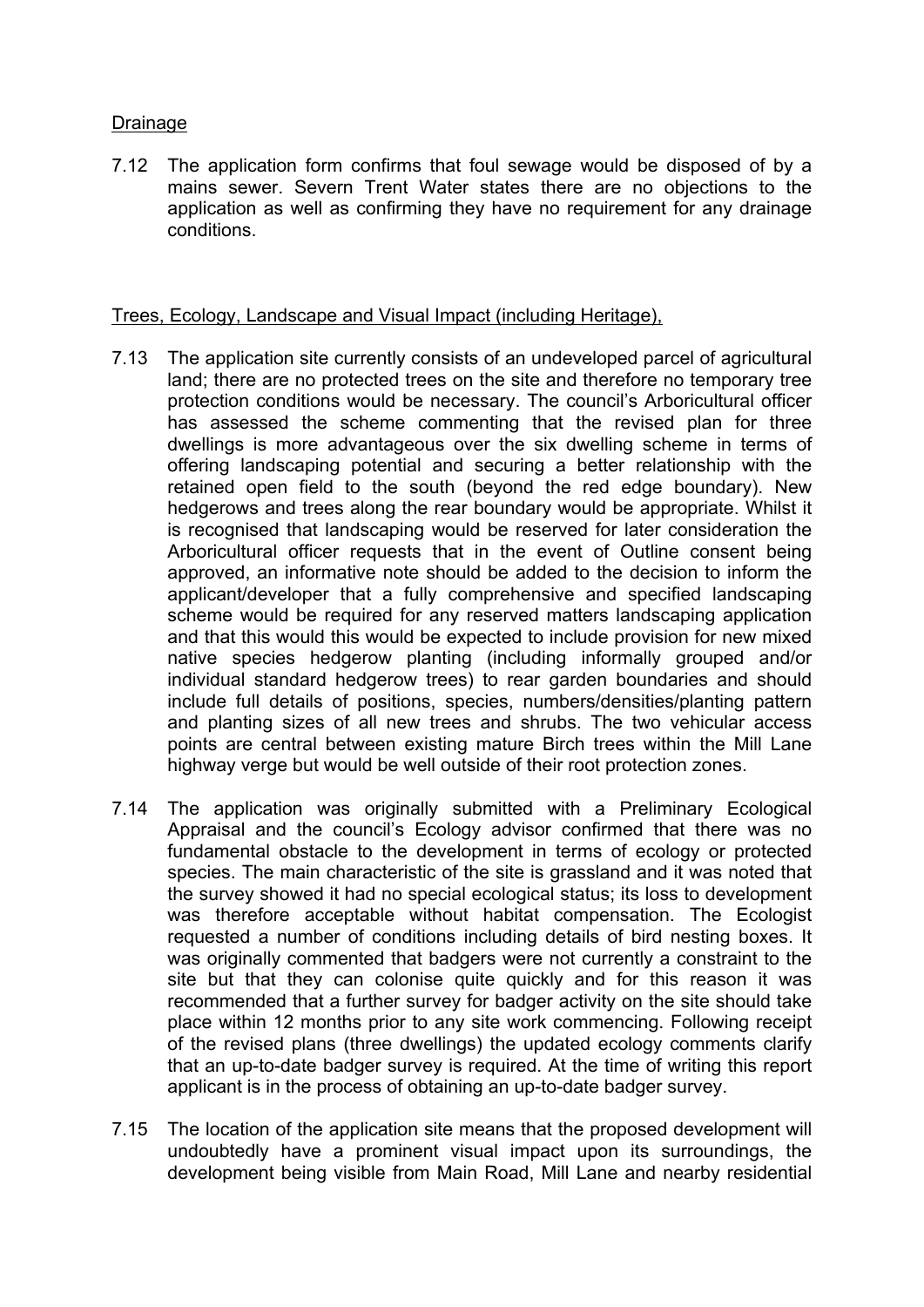properties. Although in Outline form only the applicant is seeking consent for three dwellings. The application is not prescriptive in terms of the sizes of the dwellings but the Design and Access Statement does indicate that two-storey properties are sought. Specific designs (including materials) would be considered at Reserved Matters stage but it is possible to consider how a small two-storey development might fit into this area. The land levels within the site vary, sloping from the eastern boundary towards the west so views from Main Road would be at a higher level and the development would not appear overly dominant from it. The Main Road fronting dwellings are at a higher level and vary in terms of their sizes, designs and building materials. Any new dwellings built on the application site would be seen in the context of the Main Road dwellings near the Mill Lane junction as well as the two detached dwellings further along Mill Lane known as Bramble House and Inglenook. Visually there is no uniformity to the design/appearances of the dwellings within the vicinity of the application site however the general character is that of two-storey houses; this is generally in-keeping with the proposal but details would have to be considered at a later date. The illustrative plans show that the three dwellings could continue the Mill Lane building line and that the proposed plots would be of a similar size to Bramble House and Inglenook. A visual break (albeit smaller than at present) between the Main Road properties and those within the proposed development site would be retained due to the sizeable rear garden area belonging to number 31 Main Road. There would also be some breathability and circulation space between each of the three dwellings, in particular the two dwellings which would be positioned to either side of the shared access (leading to the field). There is no reason to believe that a Reserved Matters application could not satisfactorily secure a development which would be in keeping with its surroundings and for these reasons there are no objections to the scheme in terms of landscape or visual impact.

7.16 The site does not contain any Listed Buildings. The nearest Listed Building is St. John's Church (Grade II Listed) further along Mill Lane towards the west. The scheme does not raise any heritage impact concerns due to the separation distance, topography, trees and intervening road between the site and the church.

### Coal

7.17 The application site is not located within a High Risk Development area Nevertheless the Coal Authority have been consulted on the plans and they have not raised any objection to the plans.

### Planning Balance

7.18 Planning applications must be determined in accordance with the Development Plan unless material considerations indicate otherwise. It is concluded that the application site can be considered as an infill plot, linked visually and physically to its village setting. The NPPF is a material consideration of weight in the determination of this application; setting out the presumption in favour of sustainable development. It is recognized that the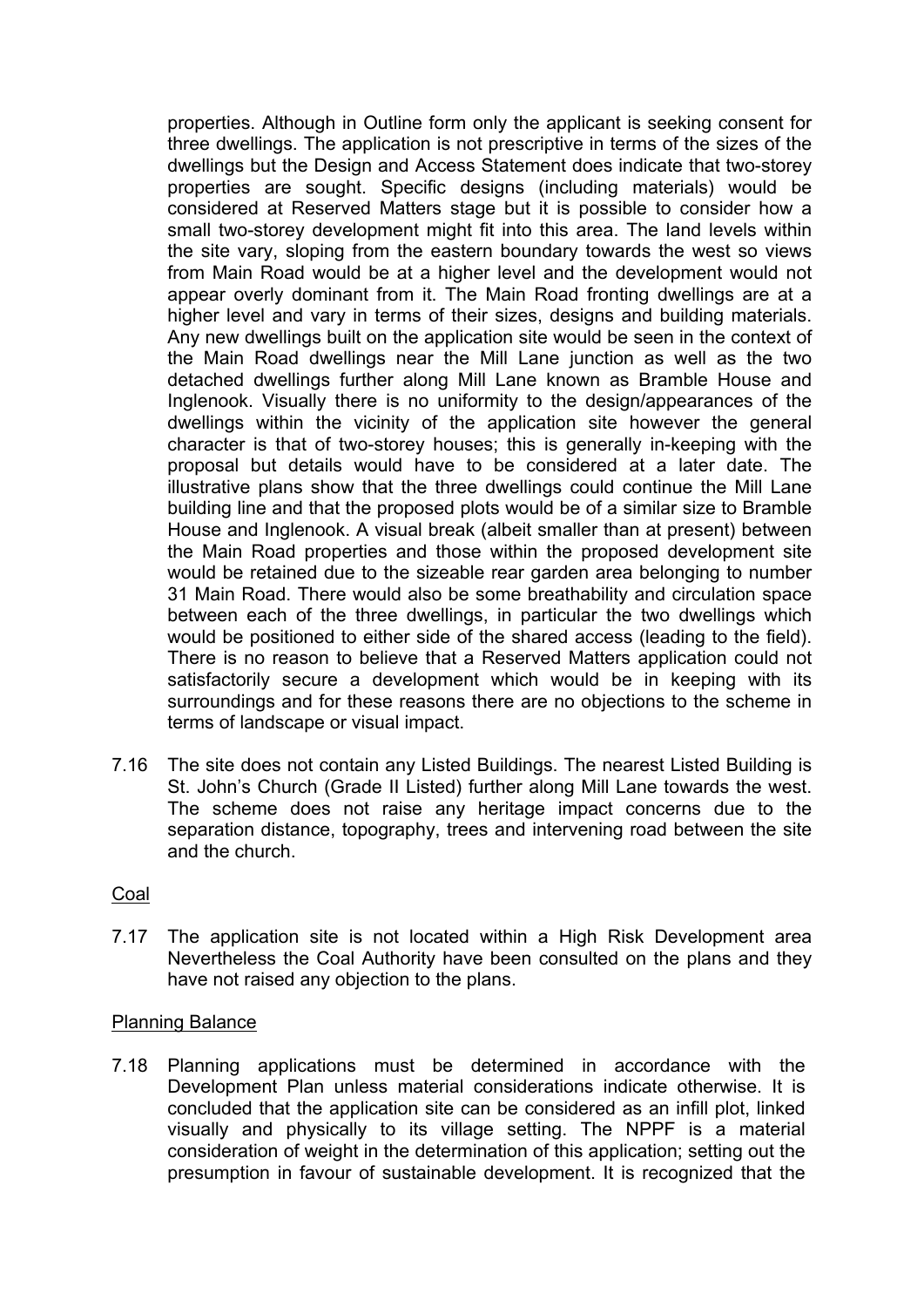council cannot demonstrate a 5-year supply of deliverable housing land and this application would provide a small albeit valuable contribution to the significant shortfall. Approval of the application would deliver economic benefits through the construction of the dwellings. The site is within a sustainable location and within easy reach of a range of services (as detailed within paragraph 7.6 above). The report has highlighted that there are no highways, amenity, drainage, trees, ecology, landscape/visual impact or coal related objections and therefore conditional approval is recommended.

# **8. RECOMMENDATION**

**A. That in the event of the badger survey not raising any material planning objections that Committee Members delegate authority to the Operations Manager – Development Services to approve the Outline planning application subject to the following conditions and any conditions as may be required as a result of the badger survey outcome;**

**1.** The development hereby permitted shall be begun either before the expiration of three years from the date of this permission, or before the expiration of two years from the date of approval of the last of the reserved matters to be approved.

**Reason: -** To comply with Section 51 of the Planning and Compulsory Purchase Act 2004.

**2.** The approval of the Local Planning Authority shall be obtained in writing with respect to the plans and particulars of the following reserved matters (hereinafter called "the reserved matters") before any development is commenced.

a)-The siting of the building(s) b)-The design of the building(s) c)-The external appearance of the building(s) d)-The landscaping of the site

**Reason:-** Reason:- To comply with Section 51 of the Planning and Compulsory Purchase Act 2004 and Articles 4 and 5 of The Town and Country Planning (Development Management Procedure) (England) Order 2015.

**3.** Application for approval of the reserved matters shall be made to the Local Planning Authority before the expiration of three years from the date of this permission.

**Reason: -** To comply with Section 51 of the Planning and Compulsory Purchase Act 2004.

**4.** The development hereby approved shall be carried out in accordance with the following submitted plans and subject to the following conditions and/or modifications:-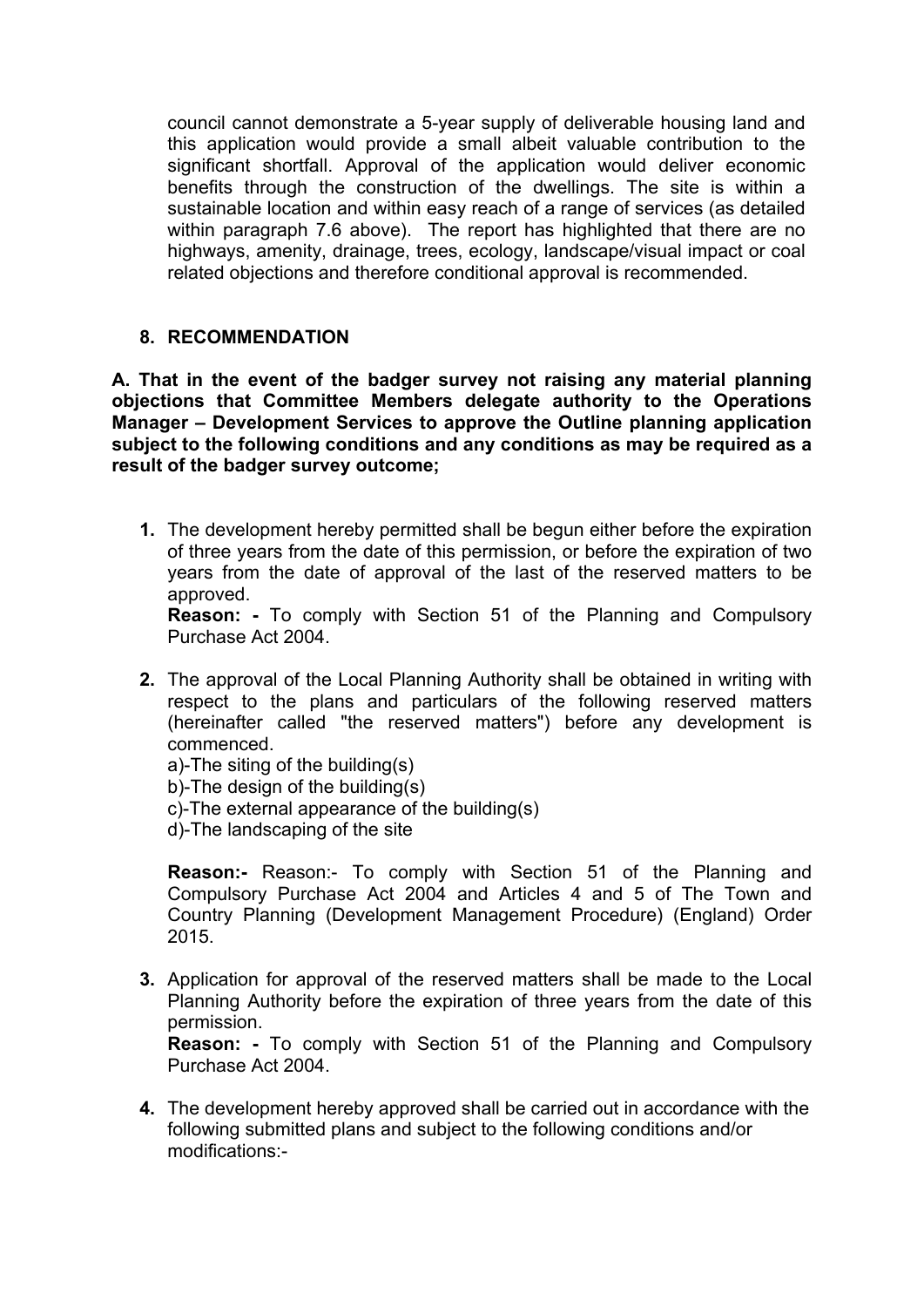RMW 01A (Site Location); RMW 02A (Site Plan as Existing); RMW 03B (Indicative Site Plan as Proposed – Revised).

**Reason: -** For the avoidance of doubt and in the interests of proper planning and in accordance with the National Planning Policy Framework.

- **5.** No permission is hereby given for the layout and siting of the dwellings as shown on drawing number RMW 03B. **Reason:-** The application is in Outline form only with all matters (except access) reserved for later consideration. The layout and siting of the dwellings shown on drawing number RMW 03B is indicative only.
- **6.** No development hereby approved shall be commenced until full details of the following have been submitted to and approved in writing by the Local Planning Authority:
	- Layout and disposition of buildings:
	- Provision of parking, turning and servicing within the site curtilage;
	- Means of surface water drainage;
	- Surfacing materials;

The development shall thereafter be implemented in accordance with the approved details and be completed prior to first occupation of the development.

**Reason: -** In the interests of highway safety and planning policy compliance.

**7.** The development hereby permitted shall not be commenced until details of the 2.4mx43m visibility splays have been submitted to and approved in writing by the Local Planning Authority. The visibility splay shall thereafter be kept free of all obstructions to visibility over a height of 600 mm above the adjacent carriageway level and be provided in accordance with the approved plan prior to the development being brought into use.

**Reason: -** In the interests of highway safety and planning policy compliance.

- **8.** Before the proposed development is commenced, details shall be first submitted to and approved in writing by the Local Planning Authority indicating:
	- relocation of the existing telephone box to outside of the proposed visibility splay;
	- relocation of the existing bench to outside the proposed visibility splay;
	- detailed layout demonstrating absolute minimum offset of 450mm from edge of access to the existing - or relocation of the lighting column;

which shall thereafter be completed in accordance with the approved plans prior to the first occupation the dwellings hereby approved..

**Reason: -** In the interests of highway safety and planning policy compliance.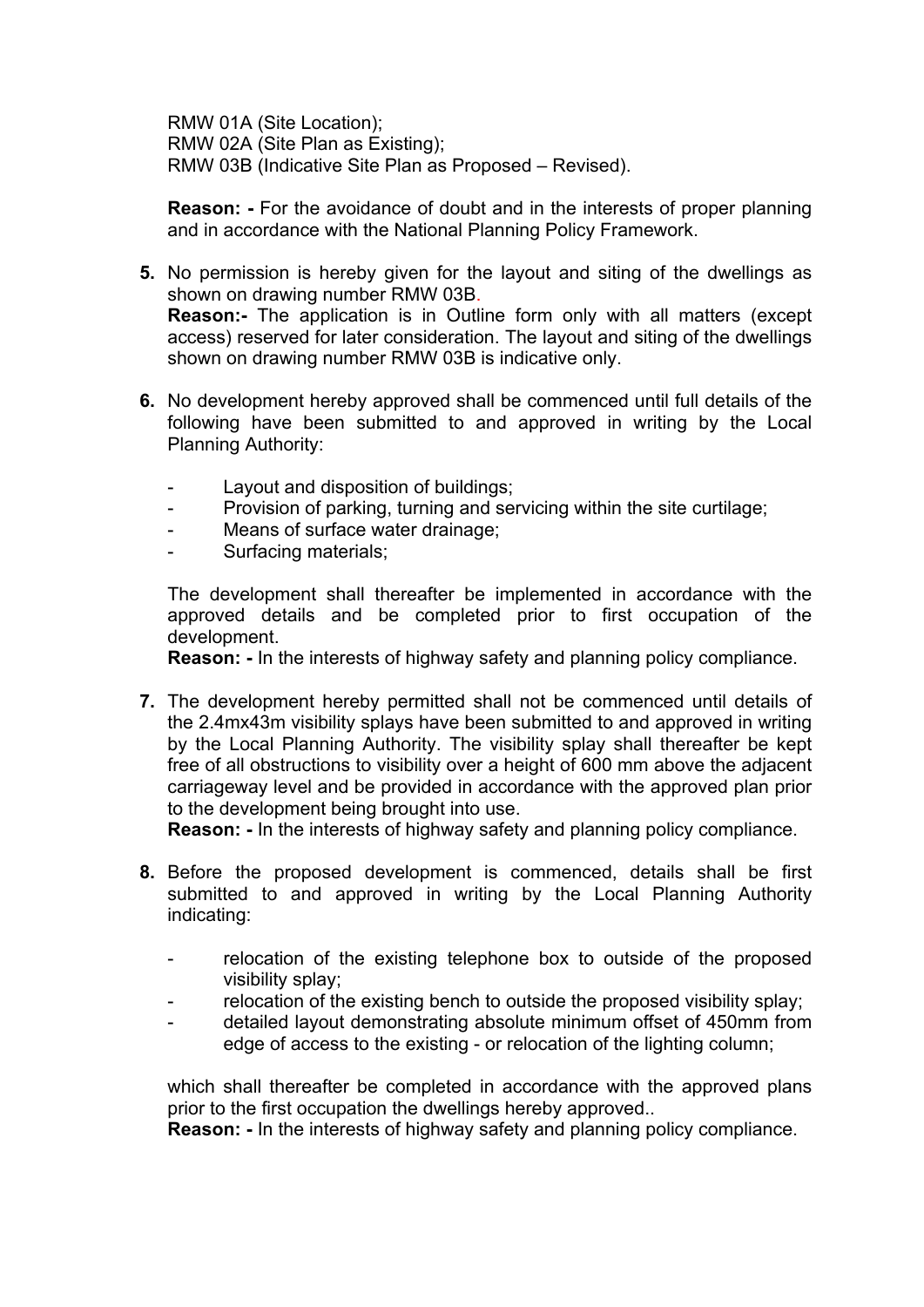**9.** The development hereby permitted shall not be brought into use until details of the reinstatement of that part (if any) of the existing site access with full height kerb, which shall include the access crossing between the site and carriageway edge made redundant as a consequence of the development have been first submitted to and approved in writing by the Local Planning Authority. That part of the existing site access made redundant as a consequence of the development hereby approved shall thereafter be reinstated as footway with full height kerb in accordance with the approved plans.

**Reason: -** To avoid a proliferation of redundant and over long accesses and in the interests of highway safety and planning policy compliance.

**10.**The development hereby permitted shall not be brought into use until the accesses to the plots within the limits of the public highway have been completed/widened as dropped crossings of the footway, without radius kerbs.

**Reason: -** In the interests of highway safety and planning policy compliance.

**11.**The development hereby permitted shall not be commenced until details of the existing and proposed levels across the site and relative to adjoining land, together with the finished floor levels of the proposed building(s), have been submitted to and approved in writing by the Local Planning Authority. The development shall be carried out in accordance with the agreed levels details and there shall be no variation in these levels without the written approval of the Local Planning Authority.

**Reason: -** In order to ensure the satisfactory appearance of the development and its relationship to adjoining properties.

- **12.**No phase of the development hereby permitted shall take place until a Demolition and Construction and Environmental Method Statement has been submitted to and approved in writing by the Local Planning Authority, which shall include the following details:-
- I. the hours of work, which shall not exceed the following: Construction and associated deliveries to the site shall not take place outside 08:00 to 18:00 hours Mondays to Fridays, and 08:00 to 13:00 hours on Saturdays, nor at any time on Sundays or Bank Holiday;
- II. the arrangements for prior notification to the occupiers of potentially affected properties;
- III. the responsible person (e.g. site manager / office) who could be contacted in the event of complaint;
- IV. a scheme to minimise dust emissions arising from construction activities on the site. The scheme shall include details of all dust suppression measures and the methods to monitor emissions of dust arising from the development. The approved dust suppression measures shall be maintained in a fully functional condition for the duration of the construction phase;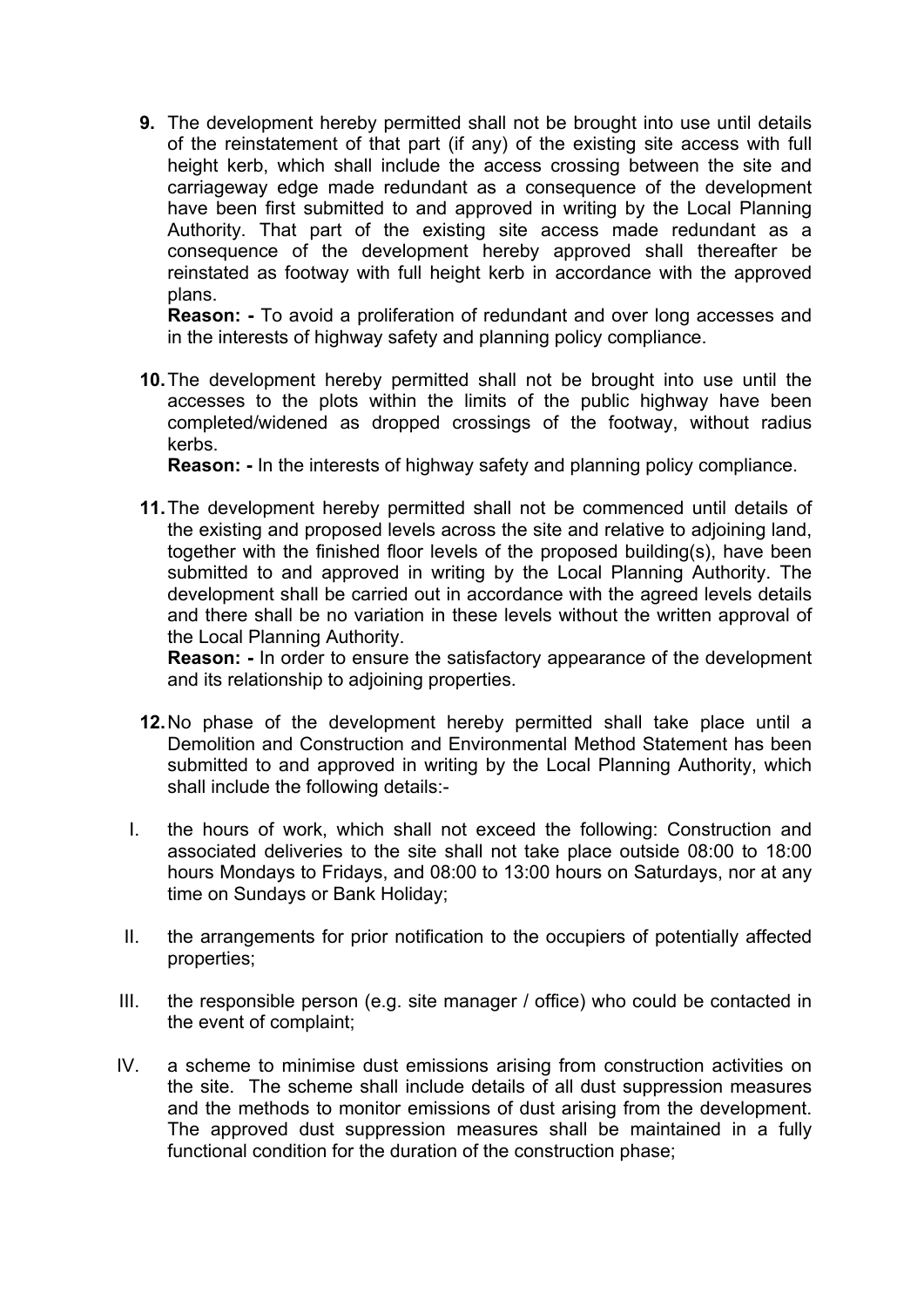- V. a scheme for recycling/disposal of waste resulting from the construction works;
- VI. the parking of vehicles of site operatives and visitors;
- VII. the loading and unloading of plant and materials;
- VIII. the storage of plant and materials used in constructing the development;
- IX. the erection and maintenance of security hoarding including decorative displays and facilities for public viewing, where appropriate;
- X. details of measures to protect the public footpaths and amenity of users of the pubic footpaths crossing the site during the construction works.

All works shall be carried out in accordance with the approved details. Any alteration to this Plan shall be approved in writing by the Local Planning Authority prior to commencement of the alteration.

**Reason**:- To protect the amenities of the area.

**13.**Development shall not commence until a site specific scheme for protecting the proposed residential units from noise, has been submitted to, and approved in writing by the Local Planning Authority. The development shall be carried out in full accordance with the approved details.

The submitted scheme shall have due regard for the British Standard BS8233:2014 Guidance on Sound Insulation for Buildings and be designed to achieve noise levels of less than 30 dB LAeq in bedrooms, less than 40 dBLAeq in living areas and 55dB LAeq in outside living areas.

A report shall be produced containing all raw data and showing how calculations have been made. A copy of such report shall be submitted to the Local Planning Authority or its approval.

**Reason:-** To protect occupiers from noise and safeguard their residential amenities.

**14.**In the event that contamination is found at any time when carrying out the approved development it must be reported in writing immediately to the Local Planning Authority. Development should not commence further until an initial investigation and risk assessment has been completed in accordance with a scheme to be agreed in writing by the Local Planning Authority to assess the nature and extent of any contamination on the site. If the initial site risk assessment indicates that potential risks exists to any identified receptors, development shall not commence until a detailed remediation scheme to bring the site to a condition suitable for the intended use by removing unacceptable risks to human health, buildings and other property, and the natural and historical environment has been prepared, and is subject to the approval in writing of the Local Planning Authority.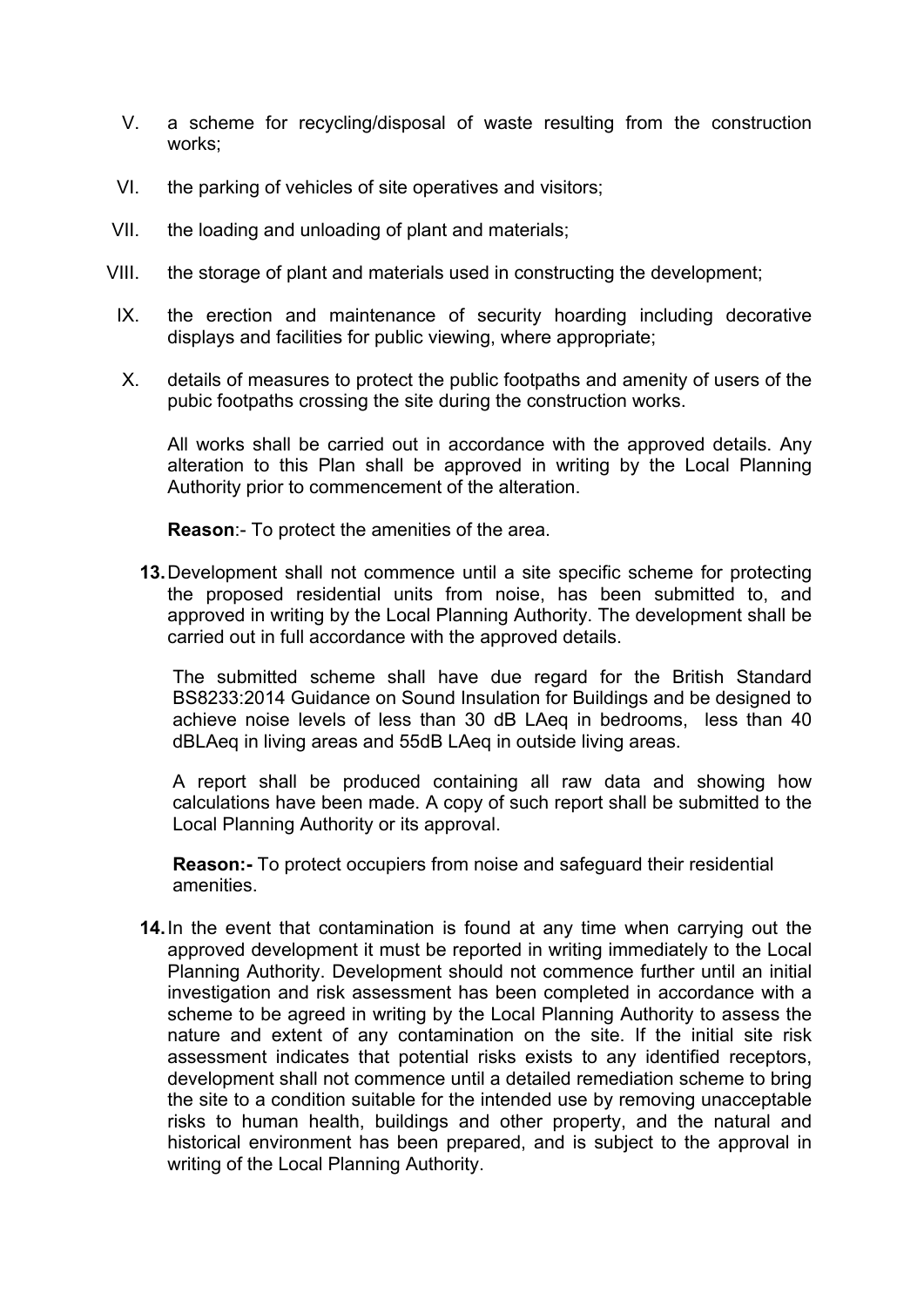**Reason: -** To ensure that the proposed development meets the requirements of the National Planning Policy Framework in that all potential risks to human health, controlled waters and wider environment are known and where necessary dealt with via remediation and or management of those risks.

**15.**No soil is to be imported to the site until it has been tested for contamination and assessed for its suitability for the proposed development; a suitable methodology for testing this material should be submitted to and agreed in writing by the Local Planning Authority prior to the soils being imported onto site. The methodology should include the sampling frequency, testing schedules, criteria against which the analytical results will be assessed (as determined by the risk assessment) and source material information. The analysis shall then be carried out and validatory evidence submitted to and approved in writing to by the Local Planning Authority.

**Reason: -** To ensure that the proposed development meets the requirements of the National Planning Policy Framework in that all potential risks to human health, controlled waters and wider environment are known and where necessary dealt with via remediation and or management of those risks.

**16.**Any waste material associated with the demolition or construction shall not be burnt on site but shall be kept securely for removal to prevent escape into the environment.

**Reason:** To protect the amenities of the area.

**17.**Prior to first occupation of the dwellings hereby approved details of nest boxes to be incorporated into each plot of the development in accordance with the recommendations of paragraph 4.8 of the submitted Preliminary Ecological Appraisal by Apex Ecology (dated October 2015) shall be submitted to and approved in writing by the Local Planning Authority. The nest boxes shall be constructed prior to first occupation of the development hereby approved and retained for the lifetime of the development.

**Reason:-** In the interests of habitat creation.

### Informative Notes

- 1. The application has been assessed against adopted Development Plan policies (including paragraph 38 of the National Planning Policy Framework – July 2018) and any other material considerations. The proposed development is considered to comply with all relevant planning policies and accordingly is considered to constitute a sustainable form of development.
- 2. The dropped crossing to the site shall be constructed (new access)/reconstructed (part existing access) as appropriate in accordance with drawings to be submitted. Please note that prior to the access being constructed you require Section 184 Notice of Approval from Staffordshire County Council. The link below provides a link to 'vehicle dropped crossings' which includes a 'vehicle dropped crossing information pack' and an application form for a dropped crossing. Please complete and send to the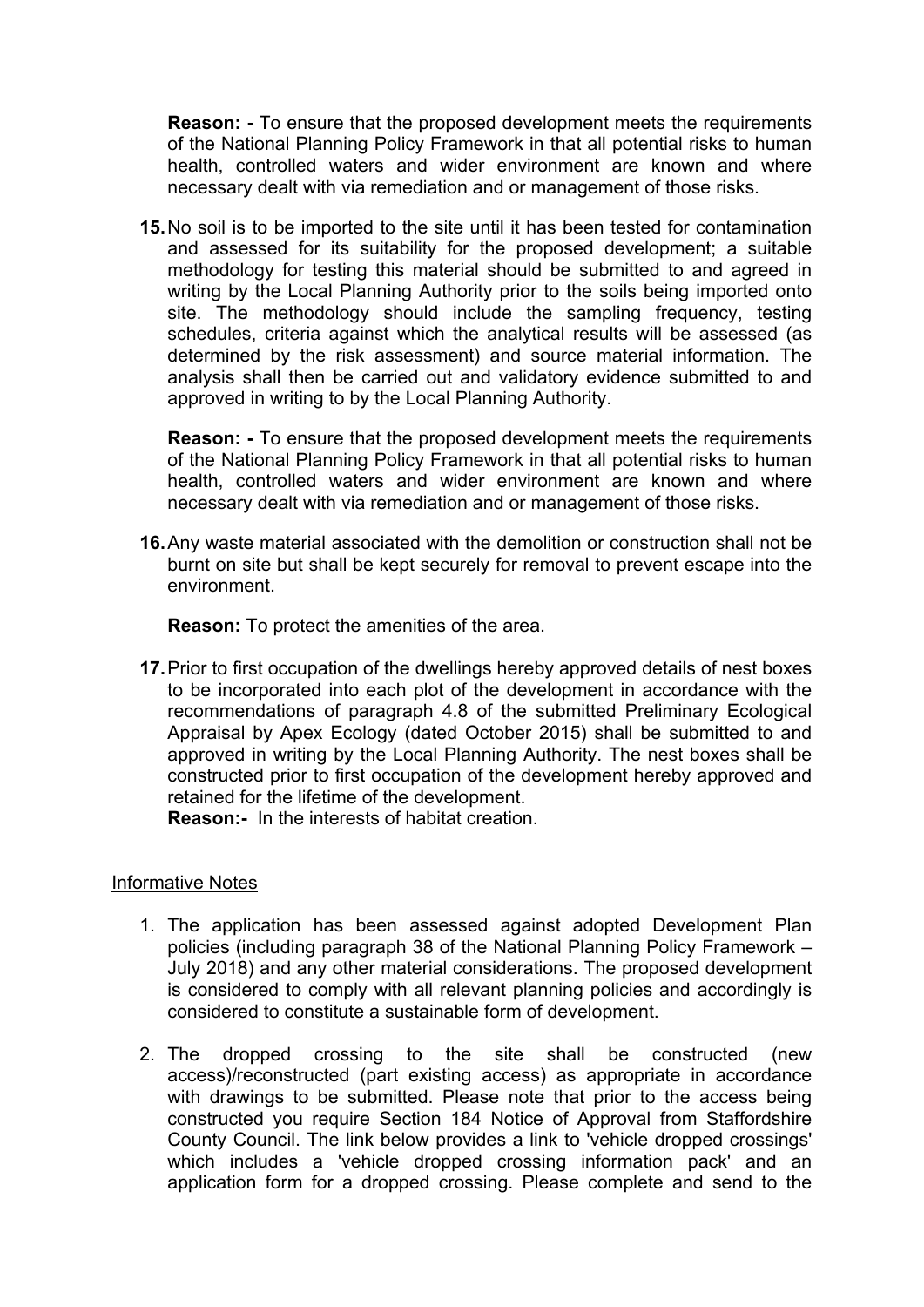address indicated on the application form which is Staffordshire County Council at Network Management, Unit, Staffordshire Place 1, Wedgwood Building, Tipping Street, STAFFORD, Staffordshire, ST16 2DH. (or email to [nmu@staffordshire.gov.uk](mailto:nmu@staffordshire.gov.uk))

<http://www.staffordshire.gov.uk/transport/staffshighways/licences/>

3. That part of the existing dropped crossing to the site (if any) shall be reinstated to grass verge and footway in accordance with details to be submitted. Please note that prior to the reinstatement works taking place you require a Permit to Dig. Please contact Staffordshire County Council at Network Management Unit, Staffordshire Place 1, Wedgwood Building, Tipping Street, STAFFORD, Staffordshire, ST16 2DH. (or email to [nmu@staffordshire.gov.uk](mailto:nmu@staffordshire.gov.uk))

The relocation of the (redundant) telephone box and bench will also require permit to dig.

- 4. Should the lighting column in the access need to be relocated, this will need to be done by SCC PFI contractor Eon. Please contact [lightingforstaffordshire@eonenergy.com](mailto:lightingforstaffordshire@eonenergy.com) or [highways@staffordshire.gov.uk](mailto:highways@staffordshire.gov.uk) or 0300 111 8000 as soon as possible before works commence to ensure works can be programmed. This will be at the developers expense and extent of works should be established at an early stage.
- 5. The applicant/developer is advised that a fully comprehensive and specified landscaping scheme will be required for future Reserved Matters application. The landscaping scheme will be expected to include provision for new mixed native species hedgerow planting (including informally grouped and/or individual standard hedgerow trees) to rear garden boundaries and should include full details of positions, species, numbers/densities/planting pattern and planting sizes of all new trees and shrubs.
- 6. All wild birds including their nests and eggs are protected by law. It is an offence, with certain exceptions, to kill, injure or take wild birds or to take, damage, or destroy their nests or take or destroy their eggs. Site clearance and/or demolition cannot therefore take place where there are birds nesting. Typically this will be in the period mid February to mid August. As this development involves vegetation clearance and/or demolition and/or other activities which would be damaging to any nesting birds present the work should avoid the bird nesting season so far as possible. If such work is to take place in the nesting season an ecologist experienced in bird nesting habits should first be engaged to advise on and ensure that the intended work can legally take place.
- 7. Any intrusive activities which disturb or enter any coal seams, coal mine workings or coal mine entries (shafts and adits) requires a Coal Authority Permit. Such activities could include site investigation boreholes, digging of foundations, piling activities, other ground works and any subsequent treatment of coal mine workings and coal mine entries for ground stability purposes. Failure to obtain a Coal Authority Permit for such activities is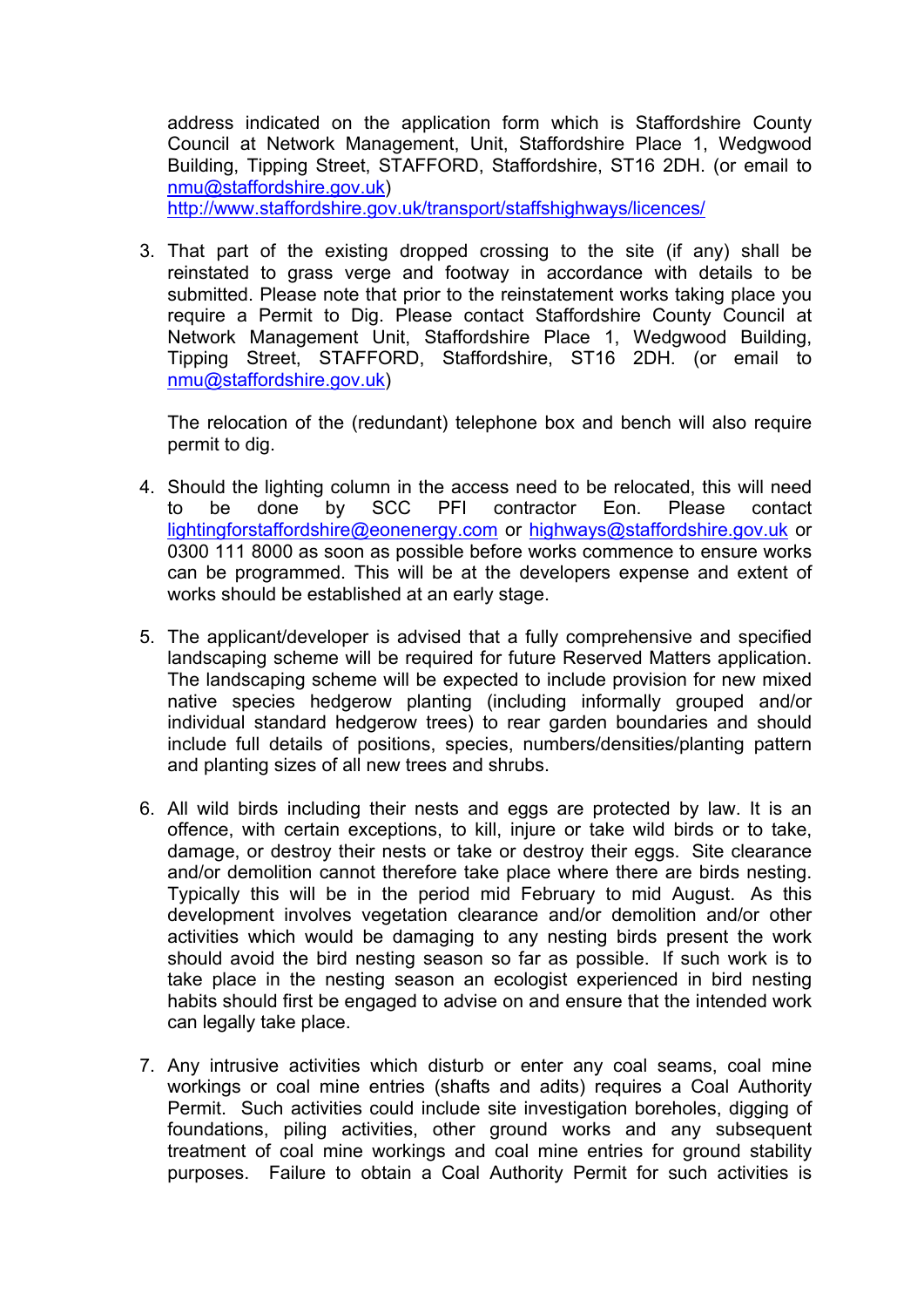trespass, with the potential for court action. Property specific summary information on past, current and future coal mining activity can be obtained from: [www.groundstability.com.](http://www.groundstability.com/) If any of the coal mining features are unexpectedly encountered during development, this should be reported immediately to The Coal Authority on 0345 762 6848. Further information is available on The Coal Authority website at: [www.gov.uk/government/organisations/the-coal-authority](http://www.gov.uk/government/organisations/the-coal-authority)

- 8. This Permission does not confer on the Applicant the right to build on or over land owned by a third party without the third party's consent. You should therefore seek the prior agreement of your neighbour(s) before entering their land.
- 9. Any approved noise scheme and measurements should pay due regard to ProPG: Planning and Noise – New Residential Development, British Standard BS8233: Sound insulation and noise reduction for buildings (Code of Practice), BS4142:2014 Methods for rating and assessing industrial or commercial sound and/or the Building Regulations 2010 Document E or other appropriate guidance.
- 10.Prior to operations commencing on site, the Pollution Control or Environmental Health Department of the local authority in whose area the mobile plant is operating and Staffordshire Moorlands District Council, should be informed of:
	- a. The location and dates when the mobile plant is expected to start operating, and,
	- b. the serial numbers of the mobile plant involved.

Advice on controlling flies and light can be found in: Statutory Nuisance from Insects and Artificial Light (defra 2005) available as a free download [http://archive.defra.gov.uk/environment/quality/local/legislation/cnea/documen](http://archive.defra.gov.uk/environment/quality/local/legislation/cnea/documents/statnuisance.pdf) [ts/statnuisance.pdf](http://archive.defra.gov.uk/environment/quality/local/legislation/cnea/documents/statnuisance.pdf)

- 11.During any demolition and construction activities (including landscaping) the contractor shall take all reasonable steps to prevent dust formation and prevent any dust formed from leaving the site boundary.
- 12.The control of dust and emissions from construction and demolition Best Practice Guidance, produced by the greater London councils [http://www.london.gov.uk/sites/default/files/BPGcontrolofdustandemissions.pd](http://www.london.gov.uk/sites/default/files/BPGcontrolofdustandemissions.pdf) [f](http://www.london.gov.uk/sites/default/files/BPGcontrolofdustandemissions.pdf) Building Research Establishment Guidance Document 'Control of Dust from Construction and Demolition Activities' (BR456)
- 13.If required, contamination risk assessments shall be carried out in accordance with UK policy and with the procedural guidance relating to the contaminated land regime, and should be in accordance with Planning Policy Statement 23 and the CLR Report Series 1-12.
	- Submission of reports should also be made to the Environment Agency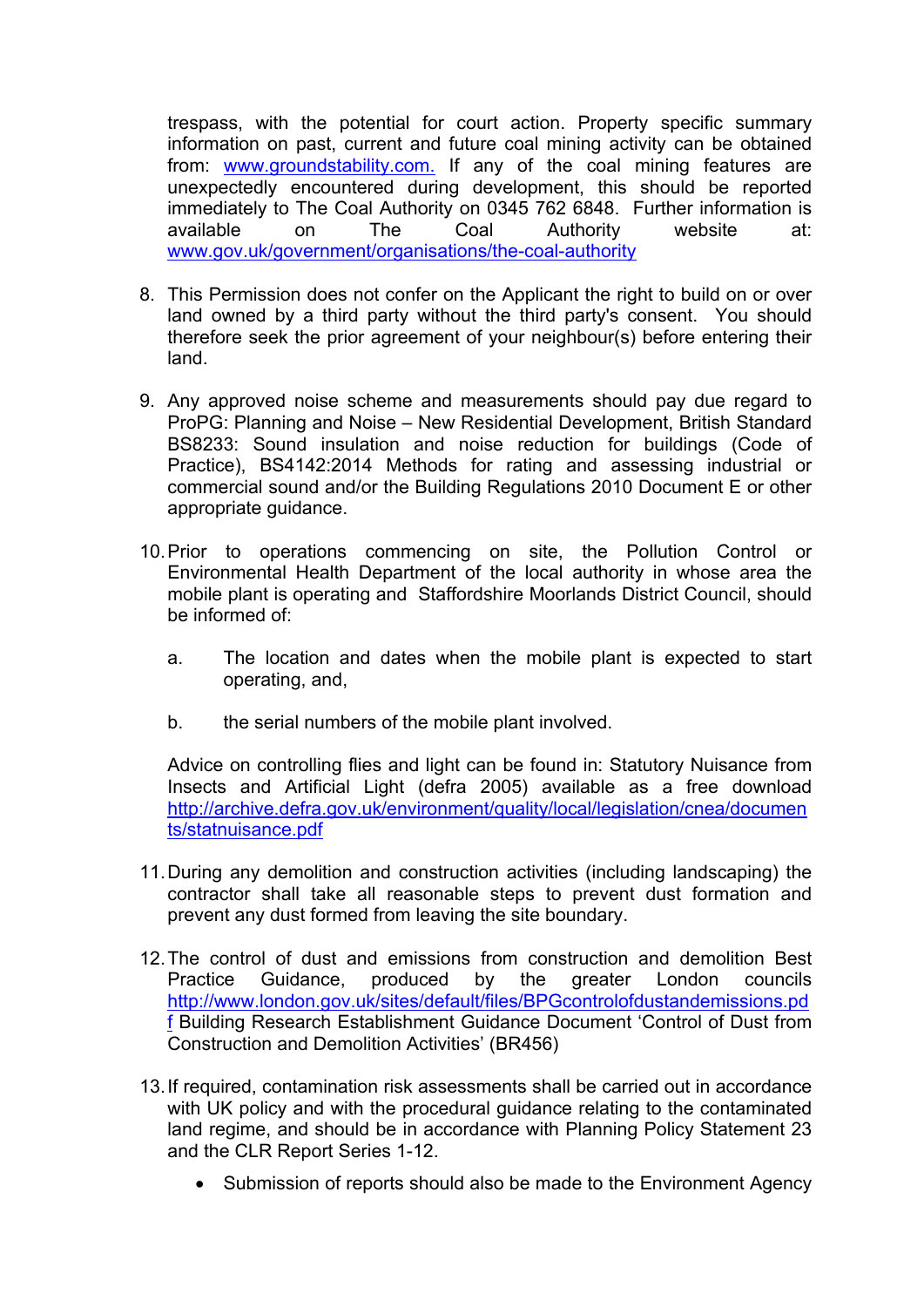for comment with regard to their remit to protect ground and surface waters from pollution and their obligations relating to contaminated land.

• The Local Planning Authority will determine the acceptability of reports on the basis of the information made available to it. Please be aware that should a risk of harm from contamination remain post development, where the applicant had prior knowledge of the contamination, the applicant is likely to be liable under Part II (a) of the Environmental Protection Act 1990 and as such become and "appropriate person". In this event the applicant will be lawfully responsible to remove the risk posed by the contamination.

 Equally if during any site works a pathway for any contaminant on site is created and humans, waters, property or ecological systems are exposed to this, the applicant or those acting on behalf of the applicant will be liable under part II (a) of the Environmental Protection Act 1990 if the risks are not adequately addressed during the site redevelopment.

 During investigation and remediation works the applicant and those acting on behalf of the applicant must ensure that site workers, public property and the environment are protected against noise, dust, odour and fumes

• The applicant is advised that should there be a requirement as part of the Remediation Strategy to treat, reuse or remove contaminated material on the site, the Environment Agency must be consulted, as these activities may need to be licensed or permitted. Contaminated materials identified for removal off site must be disposed of in an appropriately licensed landfill site.

 Staffordshire Moorlands District Council is keen to liaise with all stakeholders involved in this application. As such, we recommend that a proposed scope of works is forwarded to the Environmental Protection Department and agreed in principle prior to site investigation works being undertaken. The Environmental Protection Department is also prepared to review draft copies of reports prior to final submission to the Planning Department in order to ensure that works undertaken are sufficient to discharge the contaminated land conditions.

**B. In the event of any changes being needed to the wording of the Committee's decision (such as to delete, vary or add conditions/in formatives/planning obligations or reasons for approval/refusal) prior to the decision being issued, the Executive Director (Place) has delegated authority to do so in consultation with the Chairman of the Planning Applications Committee, provided that the changes do not exceed the substantive nature of the Committee's Decision.**